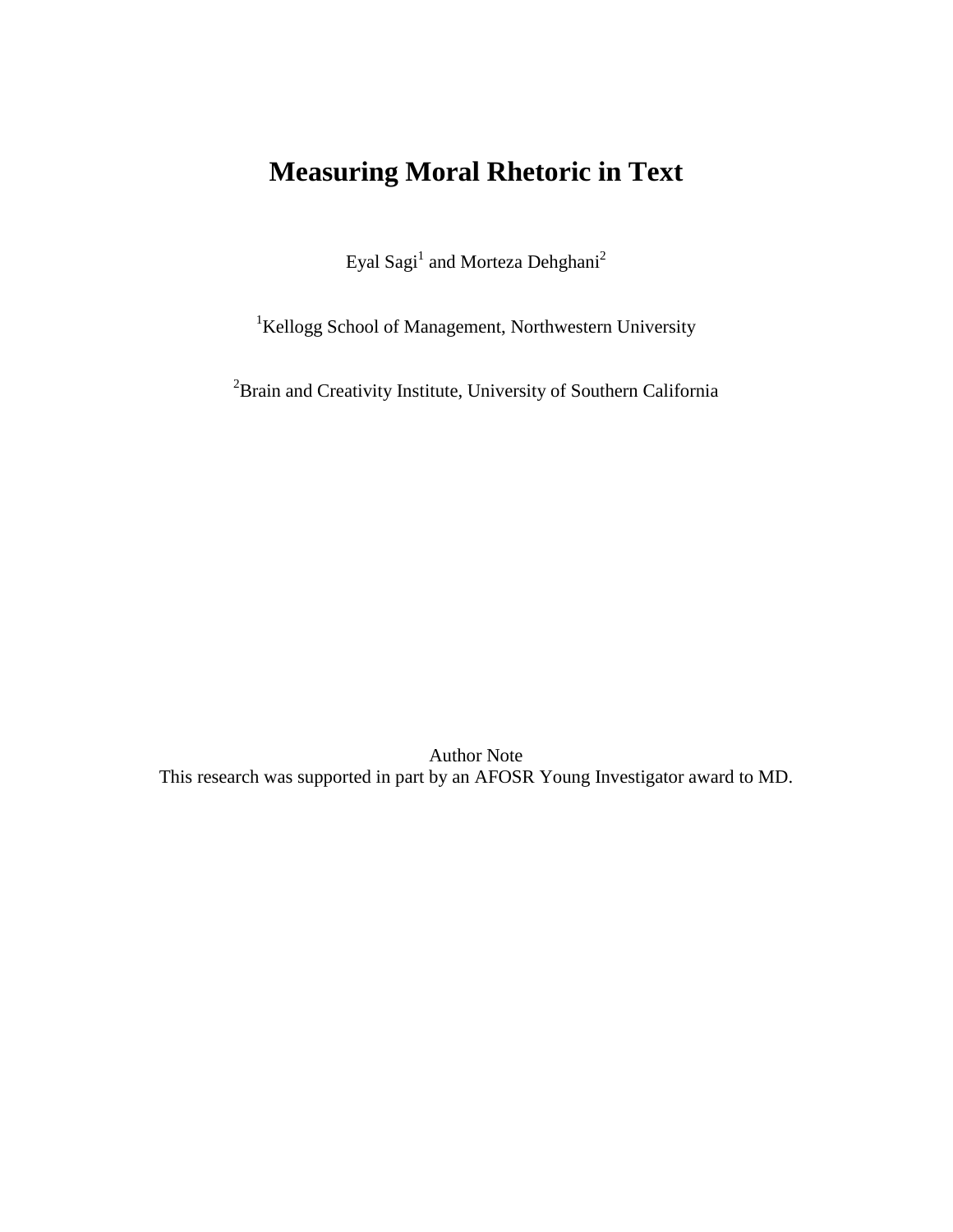### **Abstract**

In this paper we present a computational text analysis technique for measuring the moral loading of concepts as they are used in a corpus. This method is especially useful for the study of online corpora as it allows for the rapid analysis of moral rhetoric in texts such as blogs and tweets as events unfold. We use Latent Semantic Analysis to compute the semantic similarity between concepts and moral keywords taken from the Moral Foundation Dictionary. This measure of semantic similarity represents the loading of these concepts on the five moral dimensions identified by Moral Foundation Theory. We demonstrate the efficacy of this method using three different concepts and corpora.

*Keywords*: moral rhetoric, Moral Foundations theory, discourse analysis, Latent Semantic Analysis, Moral Foundations dictionary

## **Introduction**

The goal of the proposed computational text analysis technique is to track and measure transformations in moral concerns with regards to different social-cultural issues, and give insights into the moral dimensions of different debates and conflicts. We show that our method can be used to track and analyze moral rhetoric and explore dynamics of various moral intuitions. Moral rhetoric can be defined as the language used for advocating or taking a moral stance towards an issue by invoking or making salient various moral concerns. The use of this type of rhetoric is prevalent in political debates and discourse (Marietta, 2002; Clifford & Jerit, in press) and it has been argued that moral rhetoric affects people's moral and political worldviews and increases levels of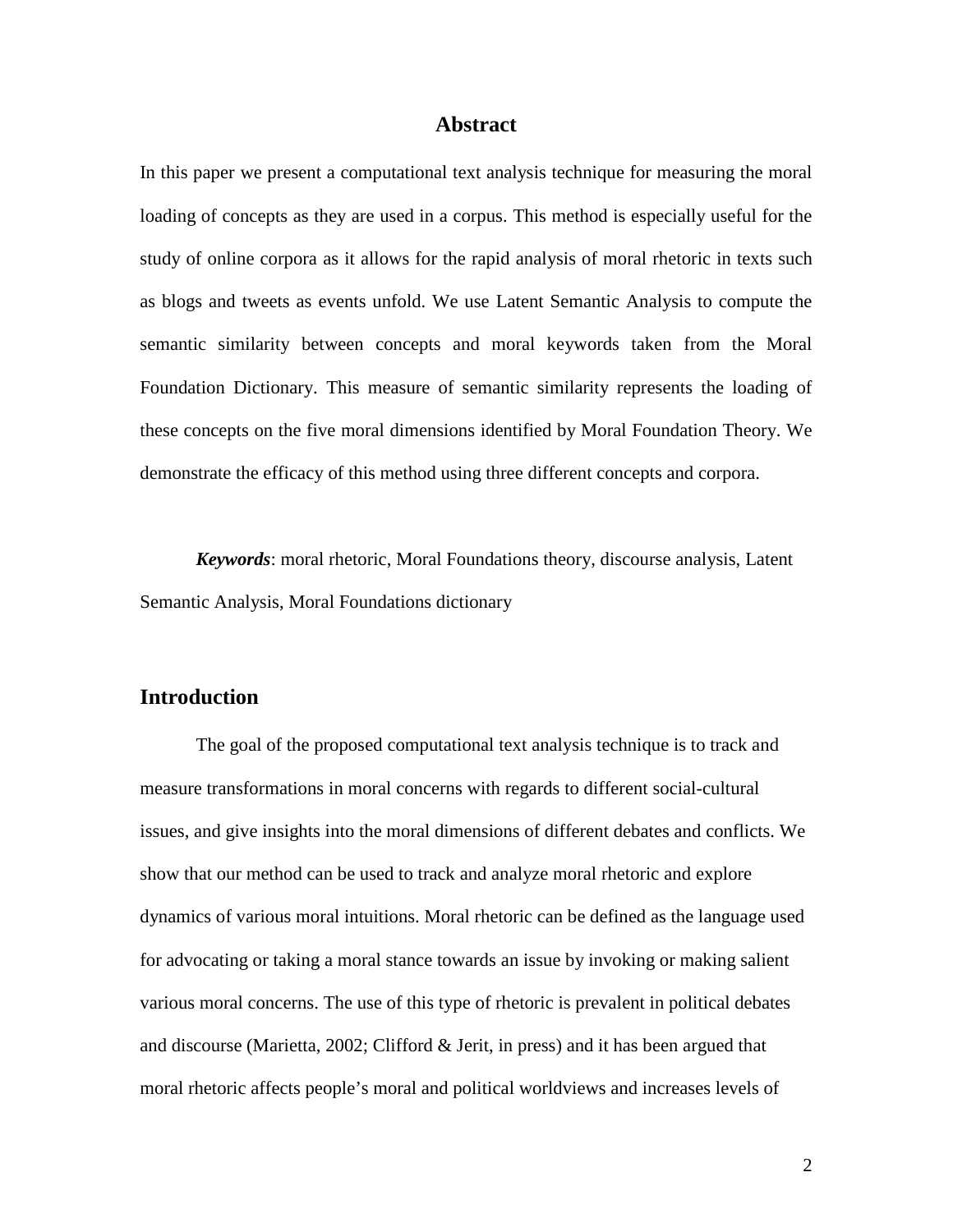political intensity (Lakoff, 2008; Marietta, 2008; Dehghani, Iliev, et al. 2009; Koleva, Graham, Iyer, Ditto & Haidt, 2012).

In addition to giving insights about various political and social conflicts, our computational method for analyzing moral rhetoric provides an alternative approach for studying morality in a more natural setting compared to self-report survey methods and artificial paradigms used in traditional judgment and decision-making experiments. Given the vital role of social networking and blogging in various political/cultural/consumer campaigns, such tools can provide us the ability to track responses to these events as they naturally unfold, allowing longitudinal analysis of changes in different moral intuitions and other psychological factors. The present project extends contemporary attempts for detecting linguistic features related to emotions and moral concerns, by coupling a computational text analysis approach for detection of frames with a prevalent theory of morality in psychology. Specifically, we ground our computational approach in the Moral Foundations Theory (Haidt & Joseph, 2004; Graham et al., 2013). The Moral Foundations Theory posits that there are five psychological systems or intuitions that account for various aspects of morality. This theory argues that each of these five foundations serve different but related social functions and the degree of sensitivity towards these foundations vary across different cultures and context. Moreover, these foundations are innate but the sensitivity towards them can change over time. Specifically, the Moral Foundations Theory has focused on the following five kinds of moral concerns (each covering both virtues and vices):

1. Care/harm: Prompted by concerns about caring and protecting individuals from harm.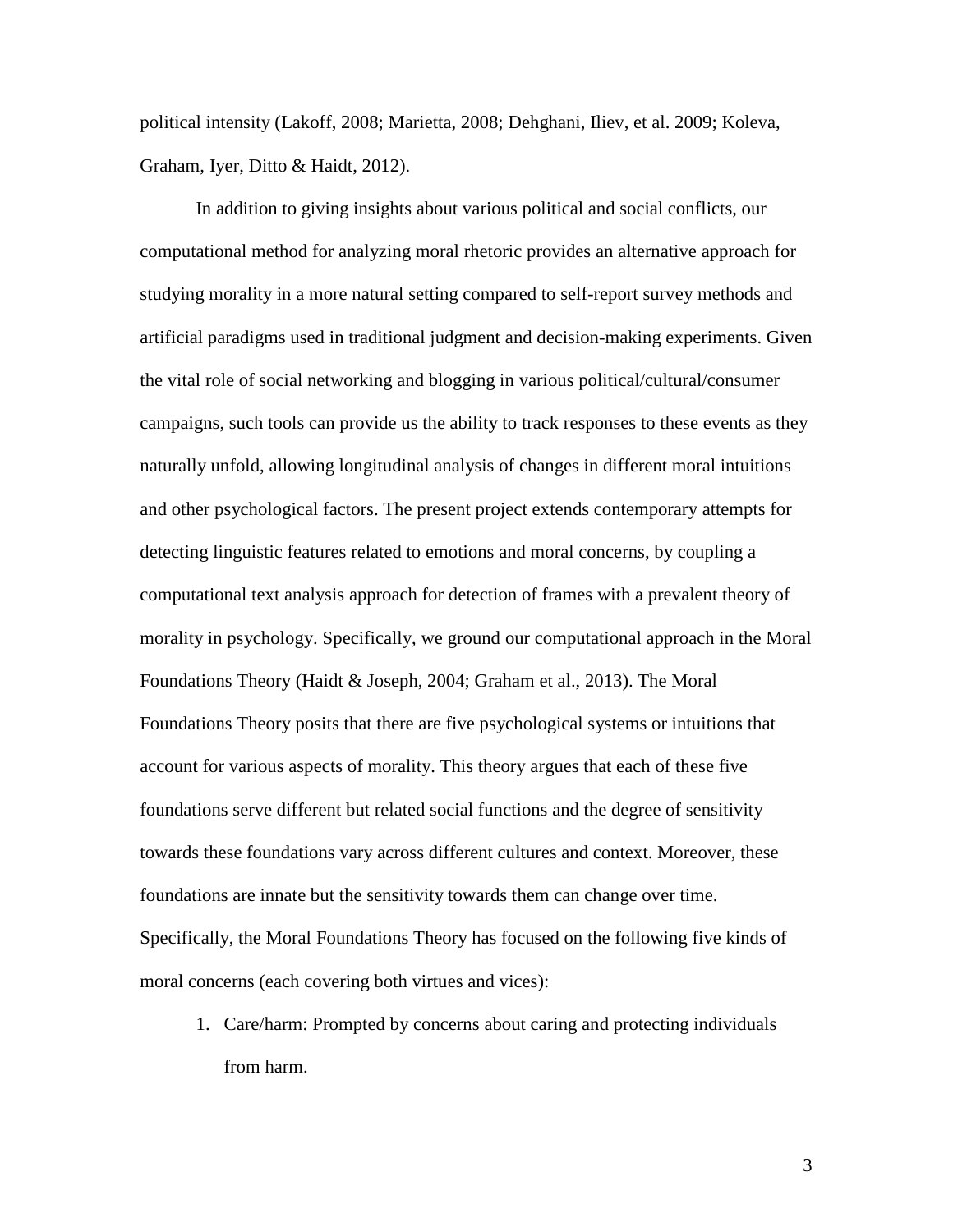- 2. Fairness/cheating: Concerns triggered by acts of cooperation, reciprocity and cheating.
- 3. Loyalty/betrayal: Related to virtues of patriotism, self-sacrifice and loyalty, and the vice of betrayal, unfaithfulness and disloyalty to the group.
- 4. Authority/subversion: Prompted by concerns about obedience, respect, insubordination or subversion for authority.
- 5. Purity/degradation: Related to the emotion of disgust and triggered by practices related to sanctity, degradation and pollution.

The Moral Foundations Theory has been used to investigate and better understand various political attitudes in the US. Particularly, Graham, Haidt and Nosek (2009) demonstrate that liberals and conservatives attend to different moral intuitions: while liberals focus exclusively on the notions of harm and fairness when making moral judgments, conservatives also attend to ideas of loyalty to in-group members, authority and purity. More recently, Koleva, Graham, Iyer, Ditto & Haidt (2012) demonstrated that the Moral Foundations Theory can explain various dimensions of the "culture war" in the US. Specifically, they show that endorsement of five moral foundations predicted support for various political issues (e.g., abortion, immigration, same-sex marriage, death penalty, gun control) more accurately than factors such as ideology, religiousness and gender, among others.

# *Measuring Moral Dimensions*

Similar to the majority of other approaches in moral psychology, the degree of endorsement of the above intuitions described in the Moral Foundations Theory are generally measured using a self-reported questionnaire titled The Moral Foundations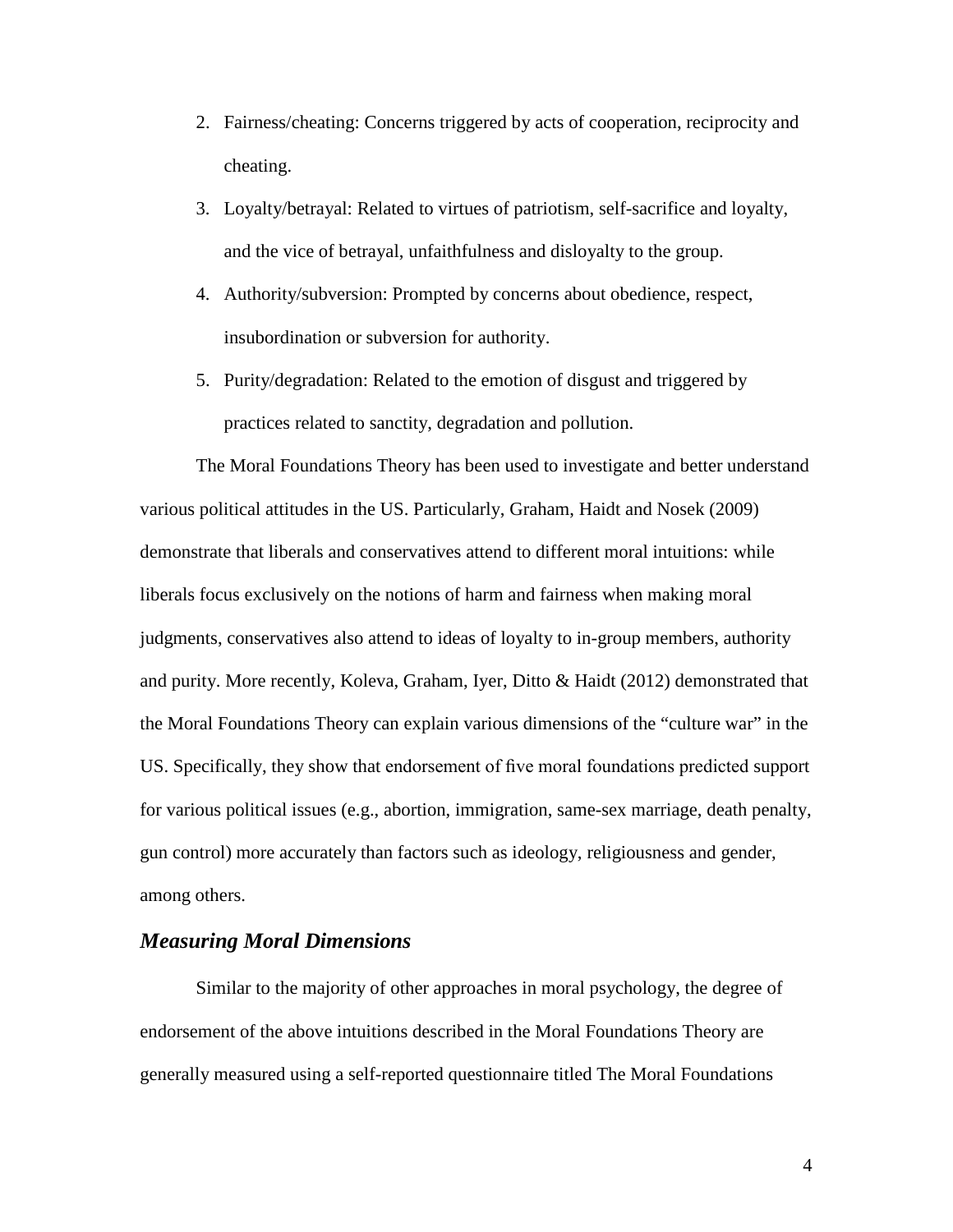Questionnaire (Haidt, Graham & Joseph, 2009). This questionnaire is now widely used and has become a standard scale in the field of moral psychology (Graham et al., 2013). Subsequently, Graham et al. (2009) produced The Moral Foundations Dictionary (MFD) to be used for text analysis purposes. This dictionary consists of 295 words and word stems related to each of the moral intuitions of harm, fairness, authority, loyalty to ingroup and purity. The MFD has been used as part of the Linguistics Inquiry and Word Count (LIWC) software (Pennebaker, Francis & Booth, 2003; Tausczik & Pennebaker, 2010) to investigate differences in moral concerns between different cultural groups (e.g. Graham, Haidt & Nosek, 2009). For example, Graham, Haidt and Nosek (2009), use the MFD and LIWC to analyze sermons delivered in conservative and liberal churches. Consistent with their previous experiments in which they used the Moral Foundations Questionnaire, they show that sermons given at liberal churches tend to focus more on issues related to harm and fairness compared to sermons given at conservative churches. In contrast, conservative churches tend to focus more on issues related to authority and purity. Clifford and Jerit (in press) use the MFD for performing a manual text analysis of twelve years of coverage in the *New York Times* focusing on the debate over stem cell research. They show that advocates and opponents of stem cell research focus on different moral concerns, and the use of moral rhetoric increases during periods of legislative activity. However, given that their analysis was done manually, it was limited only to the domains of harm and purity. Dehghani, Sagae, Sachdeva and Gratch (2013) examine the differences between liberal and conservative moral value systems using a hierarchical generative topic modeling technique based on Latent Dirichlet Allocation (LDA; Blei, Ng, & Jordan, 2003) to enable the unsupervised detection of topics in their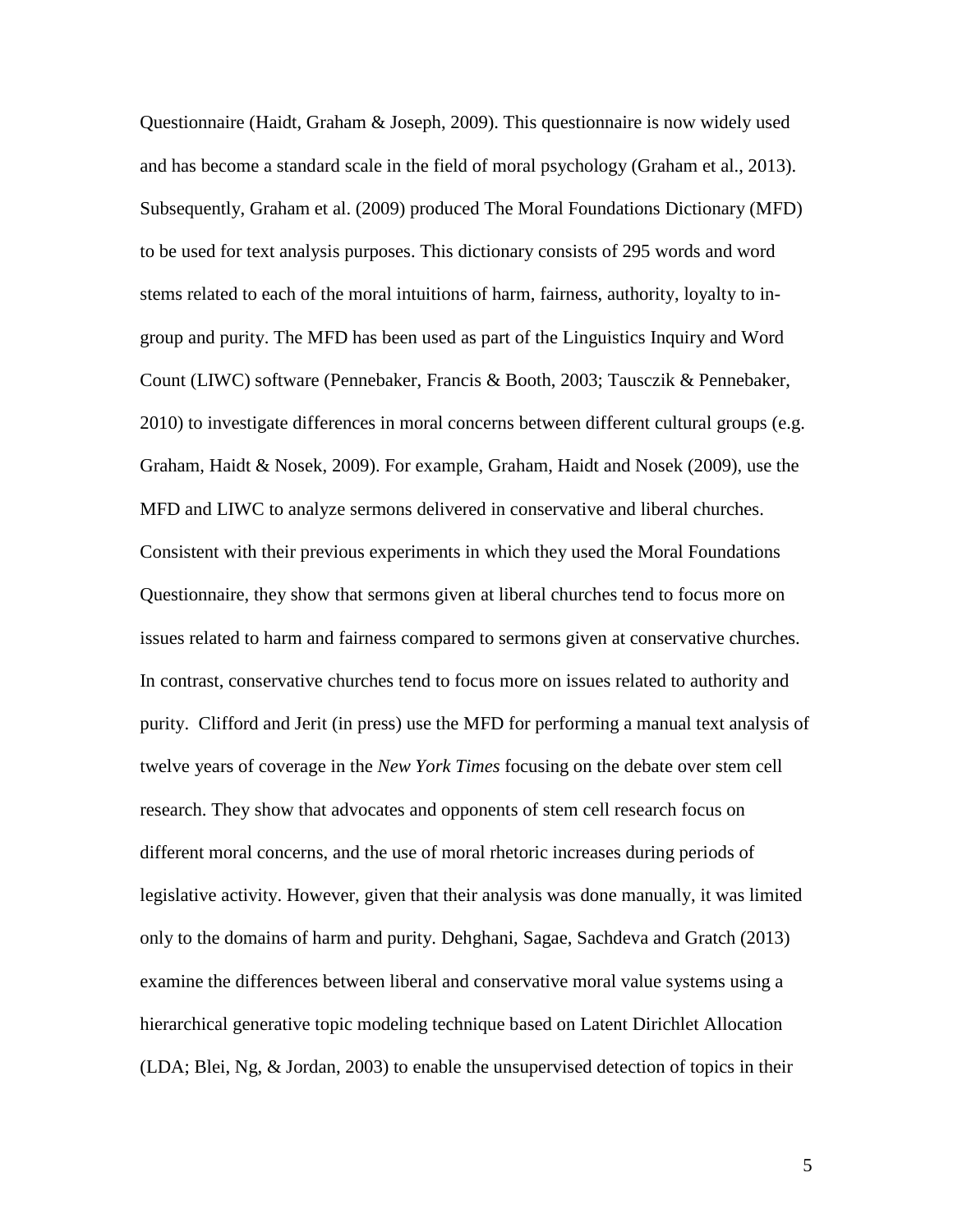corpus of liberal and conservative weblogs. They use small sets of words selected from the MFD as seeds to encourage the emergence of topics related to different moral concerns, and examined similarities and differences in how such concerns are expressed between these groups. Consistent with findings in moral psychology, they demonstrate that there are significant differences in how liberals and conservatives construct their moral belief systems.

## *Discourse Analysis*

Many of the methods for measuring moral dimensions, such as those described above, use an entire text as their unit of measurement. That is, they provide a measure of moral loading for each text or group of texts. However, texts are rarely limited to a single topic. Moreover, even in texts that are concerned with a single central theme, other themes are often introduced. Likewise, discussions of a specific topic often involve its relation to other topics. For example, when discussing the war on drugs, it is common to also discuss money laundering and other types of criminal activities, as well as addiction and its consequences to society. Consequently, in this paper we describe a method that measures the moral dimensions for a particular topic, rather than a text as a whole. In order to achieve this level of sub-document focus we take our cue from research in discourse analysis and focus on measuring the moral loadings associated with particular concepts through the keywords that are associated with them.

In discourse analysis, researchers often focus on discovering specific keywords that identify the important points of the discourse. One measure used for this purpose is keyness, the frequency of a term in the document in relation to its expected frequency (cf.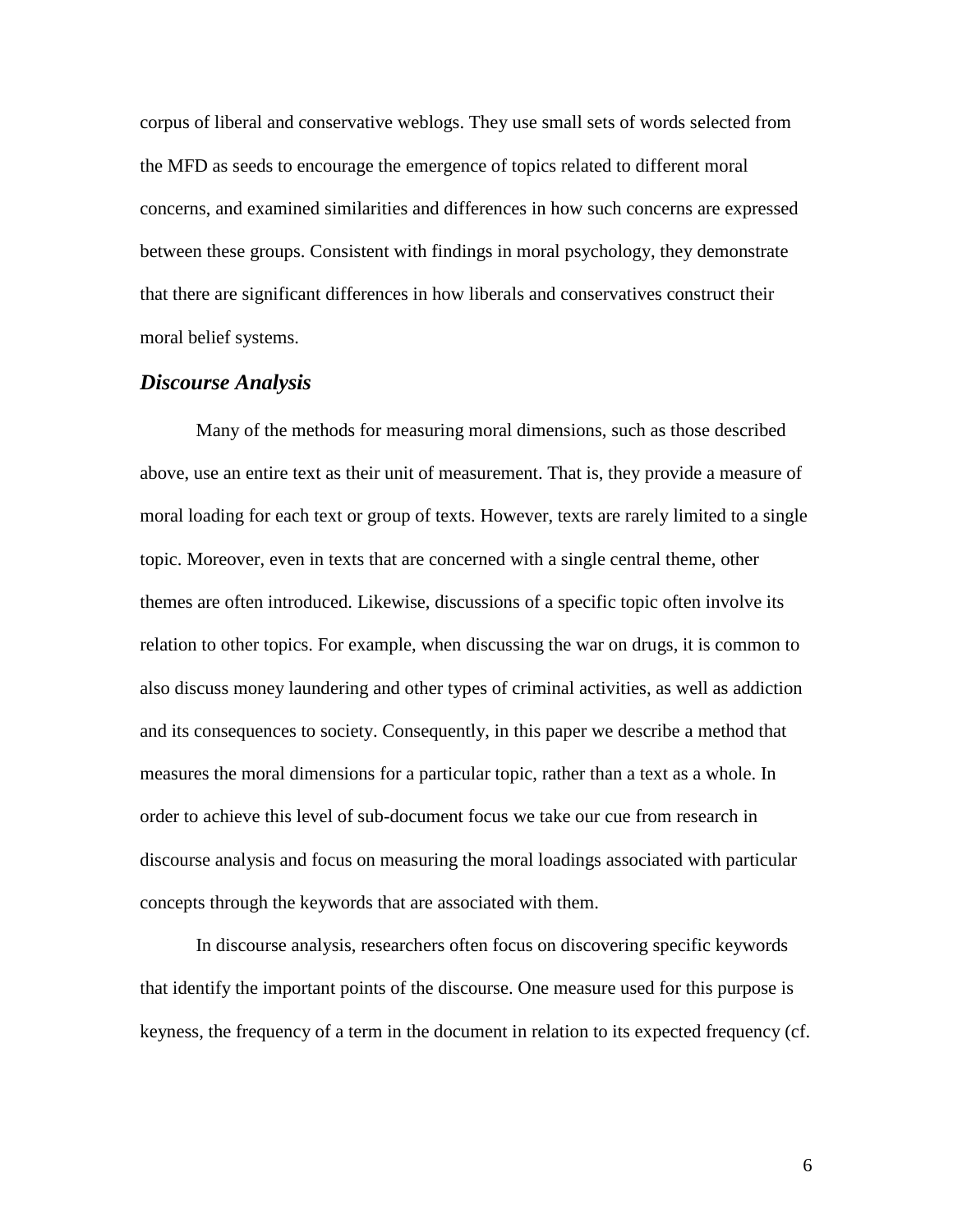Scott & Tribble, 2006). For example, Baker (2004) uses keyness to discover words of importance in the debates over the gay male law reform in the U.K. House of Lords.

Another pattern of word occurrence that is often employed in discourse analysis is that of collocation. At its core, two words are collocated if they appear together in the text (often as immediate neighbors). The more likely two words are to collocate the more related their meaning is thought to be (Firth, 1957). For example, Baker (2004) uses the collocates of his target terms of interest, gay and homosexual to determine that, in the debates he is exploring, the term gay is often associated with identity while the term homosexual is often associated with specific sexual acts.

Over the last few decades, computational models and statistical methods have been developed that harness the power of these types of manual analysis to provide some insights into the semantic relatedness of words. Perhaps the best known of these models is Latent Semantic Analysis (Deerwester et al., 1990; Dumais & Landauer, 1997; Schütze, 1998) which uses the patterns of word co-occurrence (i.e. collocations within the same document) to generate a semantic space which can be used to measure the semantic similarity of words. The method we describe below uses such a semantic space as the foundation upon which measure of moral rhetoric is built.

## **General Method**

While keyword-based methods like LIWC can be used to measure the moral rhetoric over entire documents, we are interested in measuring the rhetoric related to specific topics. The method we describe in this paper focuses on the words that are used in relation to the topic or topics of interest. To do this we adapt the approach described by Sagi, Diermeier and Kaufmann (in press). In particular we measure the similarity of the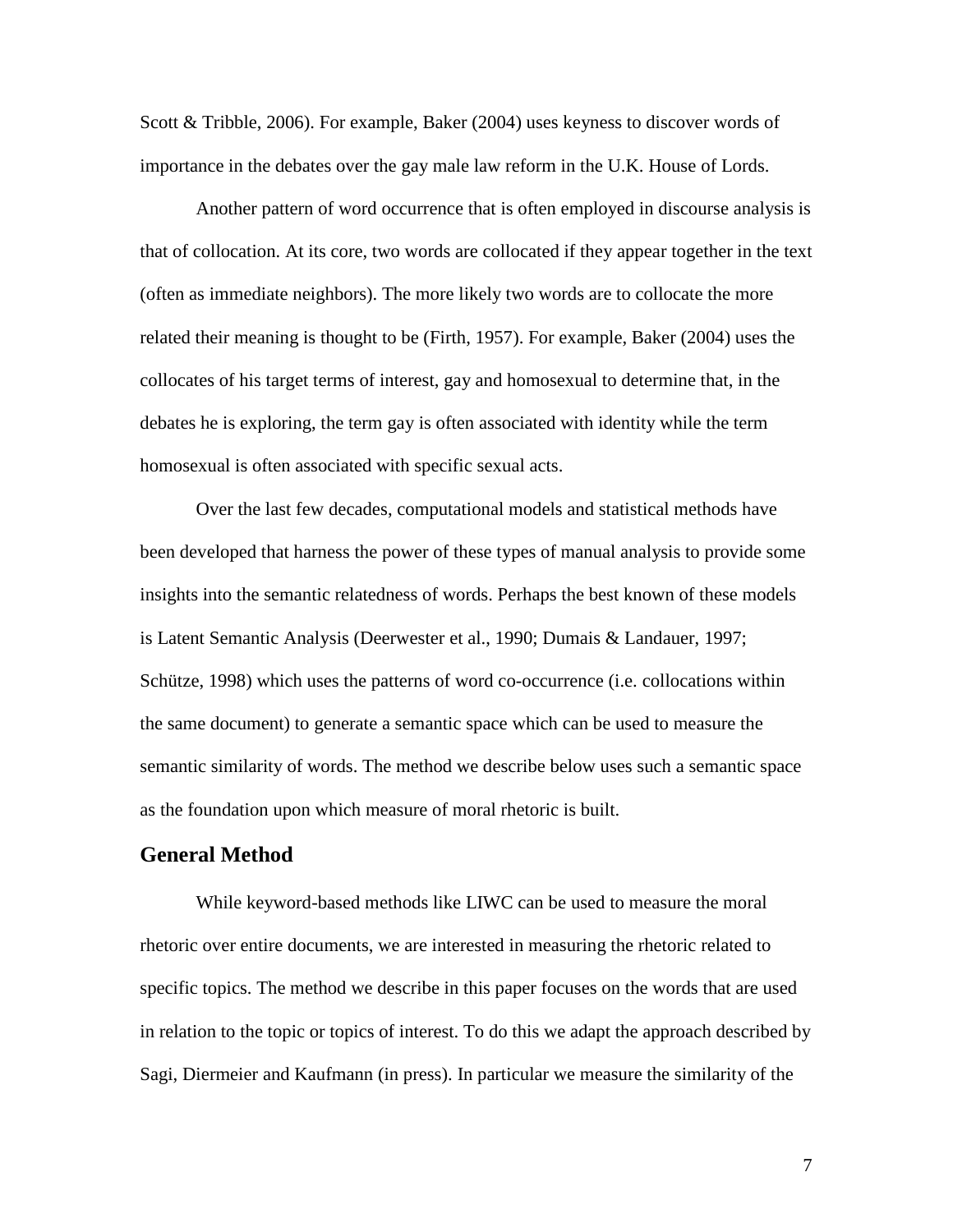contexts in which specific keywords appear to the contexts in which words from the Moral Foundation Dictionary appear. Our measure of moral loading is then based on this similarity - The more similar the contexts of a particular keyword to those of the words associated with a specific moral dimension, the higher the loading on that dimension. Figure 1 provides a schematic overview of the method, which is described in more detail below. In essence, we replace the simple frequency count approach used by LIWC with a measure of semantic similarity.

----------------------------------------------------------------------------------------------

Please insert Figure 1 about here.

----------------------------------------------------------------------------------------------

At its most basic level, this method is an application of Latent Semantic Analysis, an approach that quantifies the meaning of words as vectors in a high dimensionality space (Deerwester et al., 1990; Dumais & Landauers, 1997; Schütze, 1997). This space is generated by tabulating the co-occurrence pattern of words – The particular method we used, Wordspace (Schütze, 1997, 1998; Takayama, et al., 1998; Infomap, 2007) uses a word-by-word matrix in which each row is associated with a keyword and each cell in that row represents the frequency with which a particular word appears within a predetermined window before or after the keyword (we used  $\pm 15$  words). A generalized factoring method, Singular Value Decomposition (SVD) is then used to transform this matrix into a semantic space in which only the *N* most important dimensions are used (in this paper,  $N=100$ ). The closer two vectors are within this space, the more similar their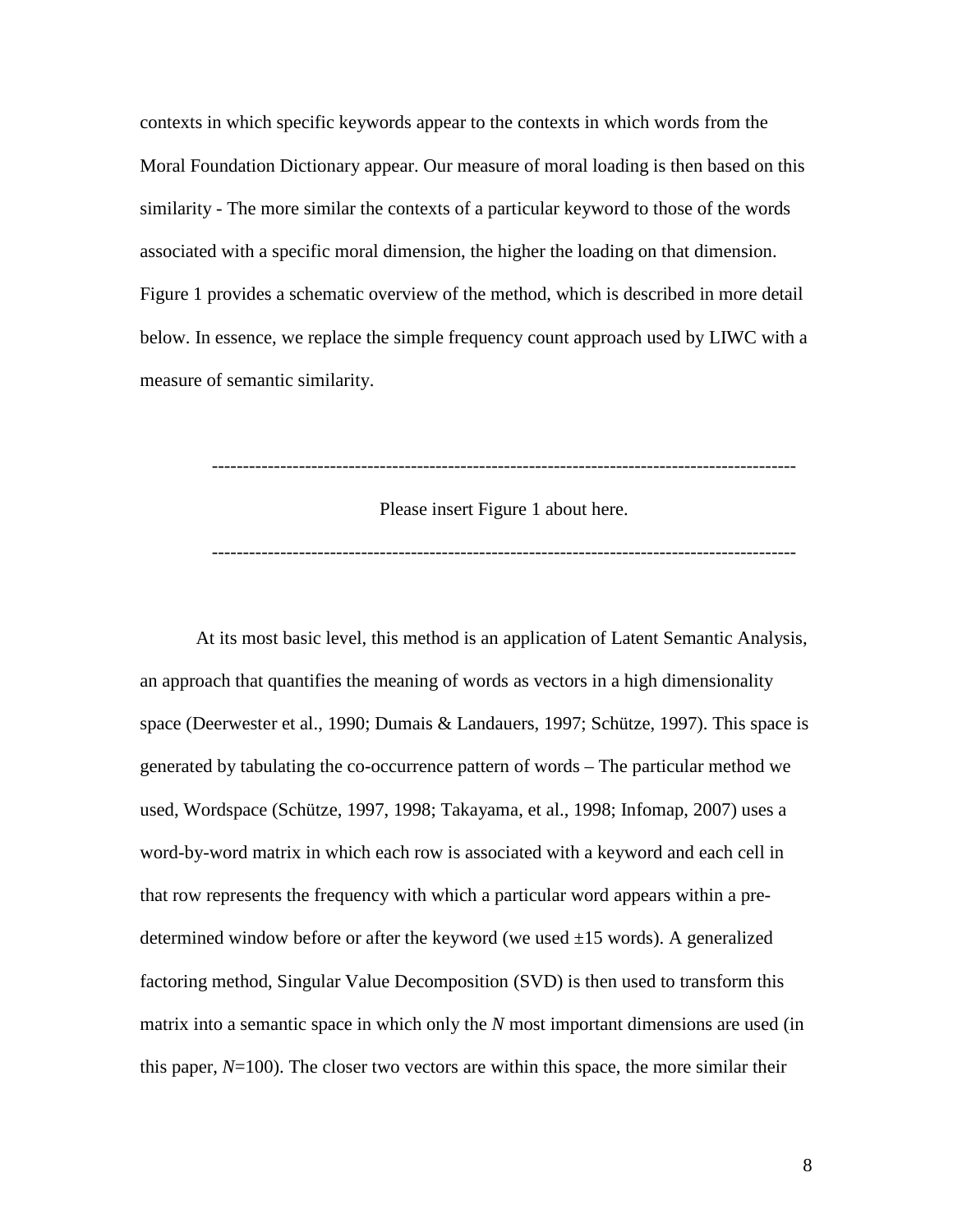meaning is thought to be. The most common measure for this distance is cosine similarity – the cosine of the angle between the vectors. Following the recommendation of Hu, et al. (2007), we discard the first dimension prior to computing similarity because this dimension is always positive and correlates with the underlying terms' frequency in the corpus. If both vectors are of equal magnitude (as is the case when the vectors are normalized), this measure is essentially the correlation between the vectors.

However, we are interested not in the overall similarity between word meanings in a corpus, but in their similarity in parts of the corpus – such as during a particular period, or for a particular speaker or speakers. For this purpose, we make use of another property of the semantic space – Namely, that it is possible to calculate the vector representing the meaning of a group of words, such as a sentence or a paragraph, by using vector addition over the content-bearing words that appear within that group. The resulting context vector is an approximate representation of the topic or gist of that group of words. Consequently, we can judge how a word is used in a portion of a corpus by looking at the context vectors representing the contexts in which it appears in that portion of the corpus.

After we have computed the context vectors for all appearances of our topical keywords and the morally-relevant keywords in the portion of the corpus that we are interested in, we can measure the similarity of these two groups of contexts. We measure this similarity by randomly sampling pairs of vectors representing contexts – one from each group and without repetition and calculating their cosine similarity. This is repeated until the pool of available contexts in one of the groups is exhausted. Next, we average all of the calculated cosines and generate an overall measure of similarity between the two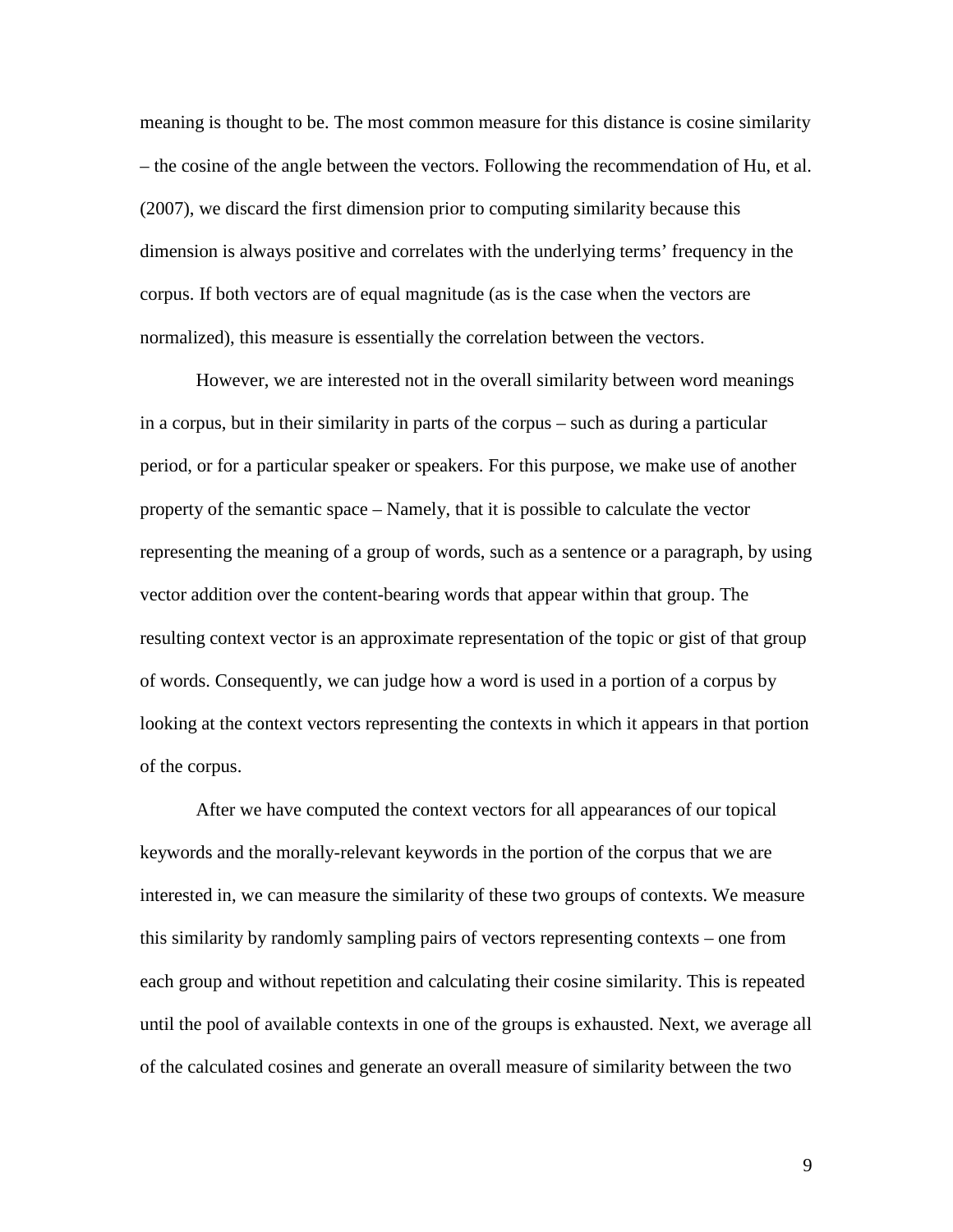groups. To ensure the stability of the result, we repeat this process 1,000 times and use the average of the resulting similarity measures. The end product of this process is a single number representing the similarity of the set of contexts in which a topical keyword appears to the set of contexts in which a morally-relevant keyword appears. The more similar these sets of contexts are, the more likely it is that the specific morallyrelevant word is relevant to the topic, in a fashion similar to the frequency counts achieved by LIWC.

However, our method differs from LIWC on several key aspects. Most importantly, whereas LIWC measures the frequency of terms within a document, we measure the semantic similarity between the terms identifying a moral dimension and the terms identifying our concept of interest. Consequently, our measure does not rely on *how often* a moral term appears, but rather on how similar *its use* is to that of the key term. In many cases, moral terms that are important for the topic will also appear more frequently in tandem with it. However, that is not necessarily the case. In that sense, our measure is a generalization and an improvement over LIWC.

# **Case studies**

We use our text analysis technique to analyze the rhetoric in three different sociopolitical conflicts to gain better insights into the moral dynamics of them. Specifically, we will focus our attention on the following issues: the moral dynamics surrounding the World Trade Center before and after the '93 and '01 attacks, the conflict over the "Ground-Zero Mosque", and the abortion debate in the US Senate. In all these cases we demonstrate that our method can be used to examine and gain insight into the moral dimensions of the conflict. Moreover, by relying on three different types of corpora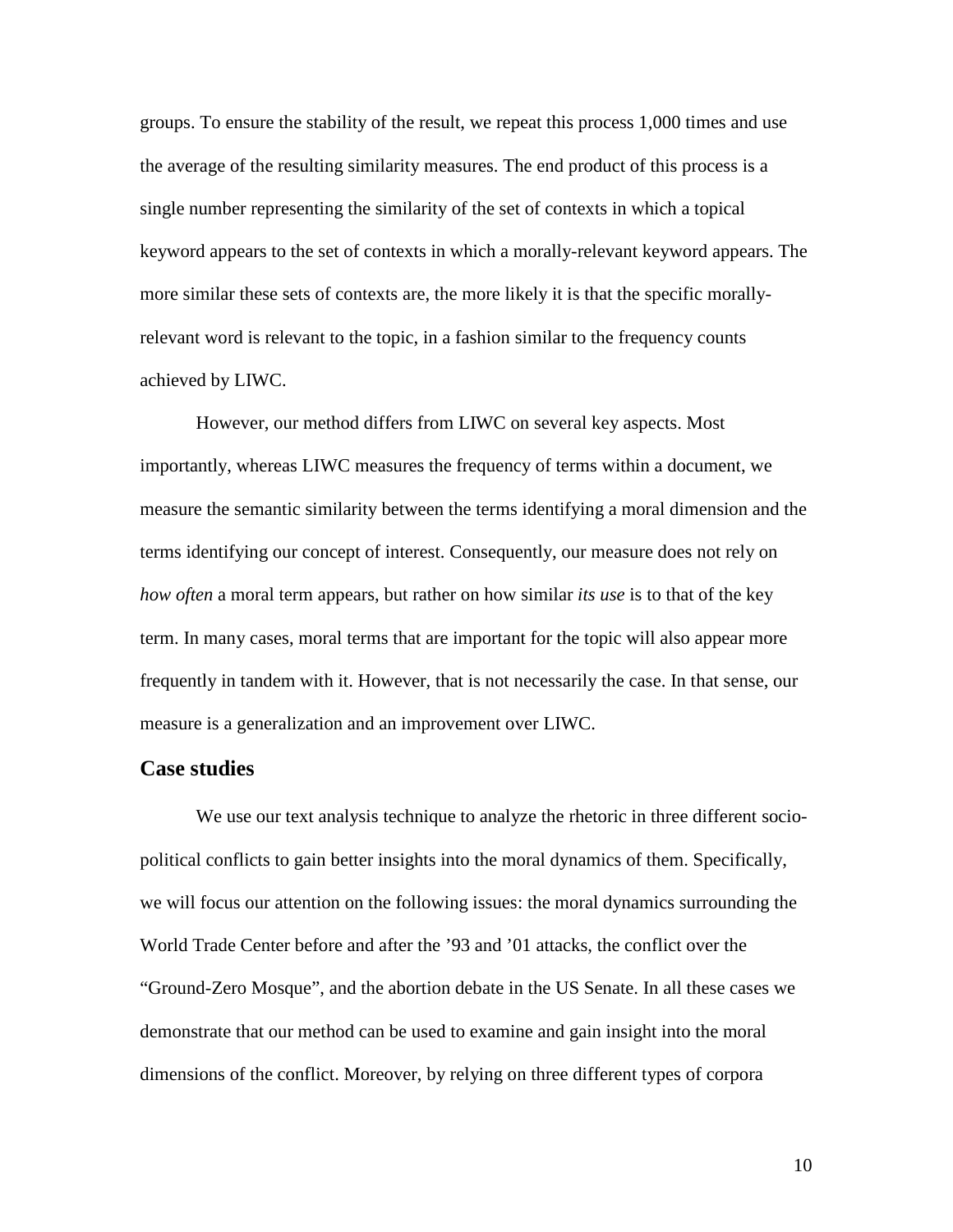(blogs, articles, speeches) we show that the described method is a general purpose method that can be used on various different types of text.

## *World Trade Center vs. Empire State Building*

#### **Introduction**

For our first case study we chose to explore the effect of the two terrorist attacks on the World Trade Center (WTC below) in '93 and '01 had on the manner in which it was described. We predict that each attack resulted in a dramatic rise in the moral rhetoric surrounding the building. Moreover, since terrorist attacks are usually associated with the harm dimension, we expect that the change in moral rhetoric would focus on that dimension. However, the change in moral loading following these attacks should be confined to the building itself and not affect discussions of other topics. To test this we picked a control term that is also a landmark building in New York City – The Empire State Building (ESB below).

#### **Corpus description (NYT)**

The corpus used in this analysis is a collection of all the articles printed in the New York Times from January, 1987 to June, 2007 (Sandhaus, 2008). It includes about 1.8 million articles totaling approximately 5.8 billion words.

In this and the following analyses, we used all of the moral keywords from the MFD that occur in this corpus over 10,000 times (231 words overall).

#### **Results**

Figure 2 shows the overall moral loading over time for the two terms. As predicted, paired-samples t-tests revealed that there was a sharp increase in the overall moral loading of the World Trade Center for both 1993 ( $t(4) = 4.61$ ,  $p < .01$ ) and 2001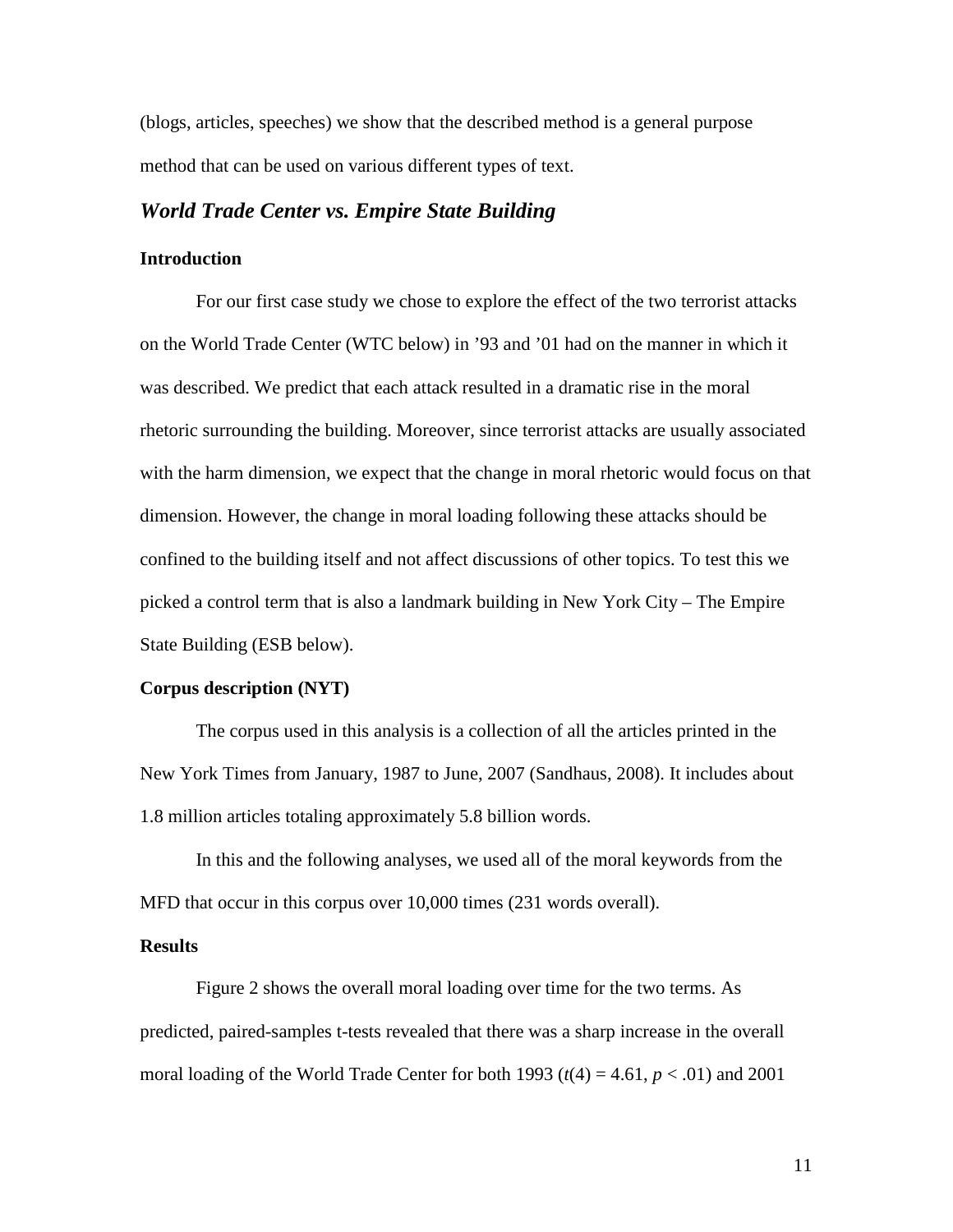$(t(4) = 6.61, p < 0.01)$ . No such effect is seen for the moral loading of the Empire State Building (1993:  $t(4) = 2.46$ ,  $p = 0.07$ ; 2001:  $t(4) = 0.24$ ,  $p = 0.82$ ). In fact, the moral loading of the ESB exhibited a slight decrease from 1992 to 1993. The figure also demonstrates another interesting result – Following the dramatic increase in moral rhetoric in '93 and '01 the level of rhetoric gradually decreased over time (Pearson's correlations:  $r_{93-00} = -.64$ ,  $p = .09$ ;  $r_{01-07} = -.997$ ,  $p < .0001$ ). This suggests that the terrorist attacks made a lasting, though not permanent, change in the moral rhetoric journalists used when writing about the WTC.



----------------------------------------------------------------------------------------------

Perhaps more interesting is the change in the relationship among the dimensions following the attacks (Figure 3). To analyze these changes we computed the mean moral loading for each dimension by year. We then used a regression model in which the three periods and the five different moral dimensions were independent variables. Year was entered as a random variable. Cosine distance was used as the dependent variable. As expected, there was an increase in moral loading of the WTC over time  $(F(2, 89) =$ 195.67,  $p < .0001$ ). The moral loading of the ESB did not differ significantly over time  $(F(2, 89) = 0.47, p = 0.63)$ . Both the WTC and the ESB exhibited an overall difference in loading among the 5 dimensions (ESB: *F*(4, 89) = 24.88, WTC: *F*(4, 89) = 81.92, both *p*s < .0001). Most importantly, the profile for the WTC exhibited a significant change in the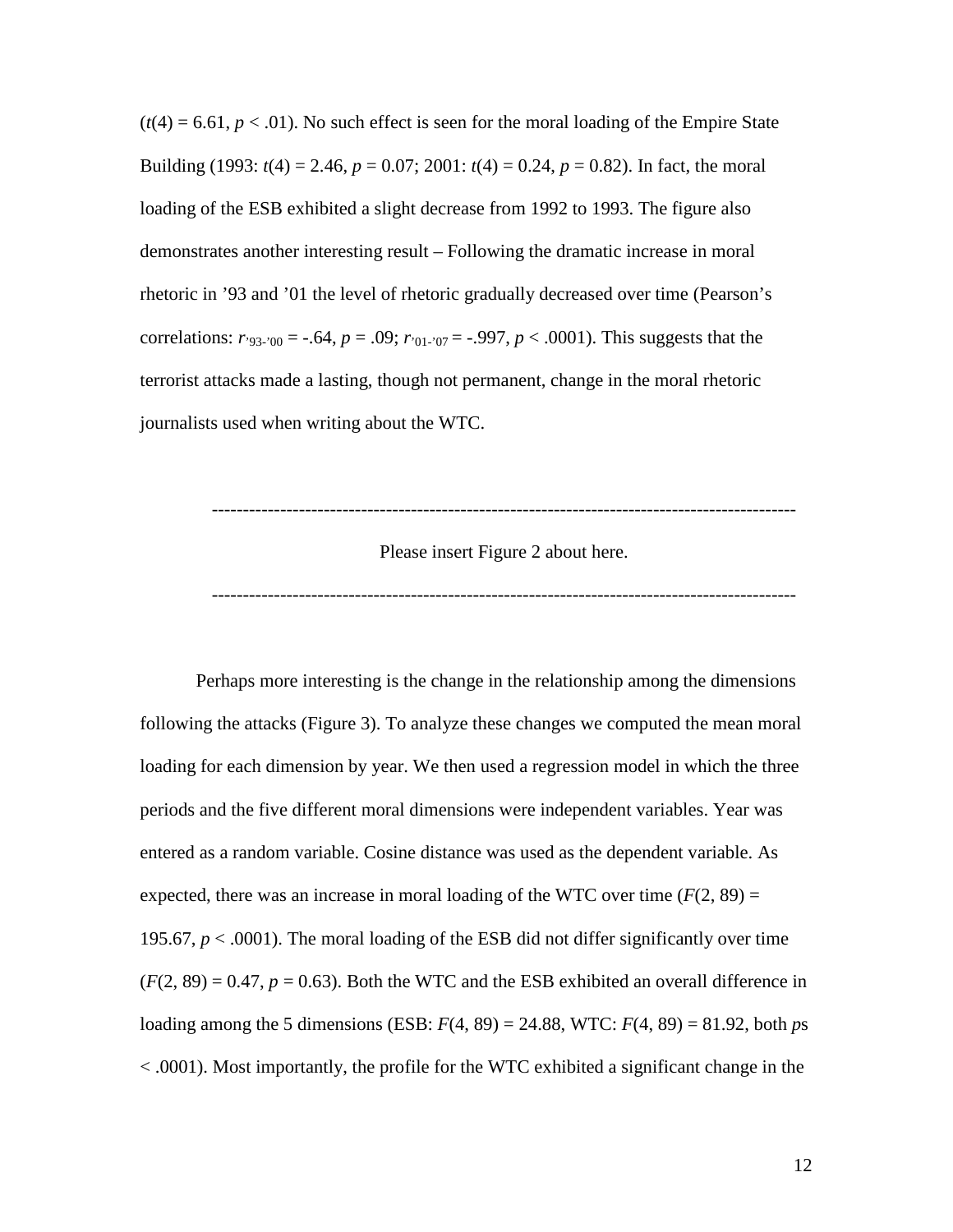relative importance of the dimensions over time as evidenced by a significant interaction between the time and dimension variables  $(F(8, 89) = 13.34, p < .0001)$ . The most salient dimensions affecting this interaction were *harm* and *loyalty* to in-group (both *p*s < .01). In contrast, no such interaction was found for the ESB  $(F(8, 89) = 0.26, p = 0.98)$ . The pattern observed is consistent with our hypothesis that the harm moral rhetoric would increase in use following a terrorist attack. Overall, these results suggest that major events can precipitate lasting change in moral rhetoric.



Please insert Figure 3 about here.

----------------------------------------------------------------------------------------------

## *Ground Zero Mosque*

## **Introduction**

The conflict surrounding the Cordoba Muslim Community Center in NYC has been one of the most controversial political issues in US politics in the last several years. This issue became morally significant, for both conservatives and liberals in the US, in a short period of time when it started getting framed as the "Ground-Zero Mosque". During the conflict, there was a prevalent use of moral rhetoric by both groups, clashing the sacred American value of religious freedom against the moral decadence of contamination of the "hallowed ground" (Davis & Dover, 2010) at Ground Zero. This debate was started on the blogosphere by a single blogger (Elliott, 2010), and most of the discussions regarding this issue took place on various different political blogs. This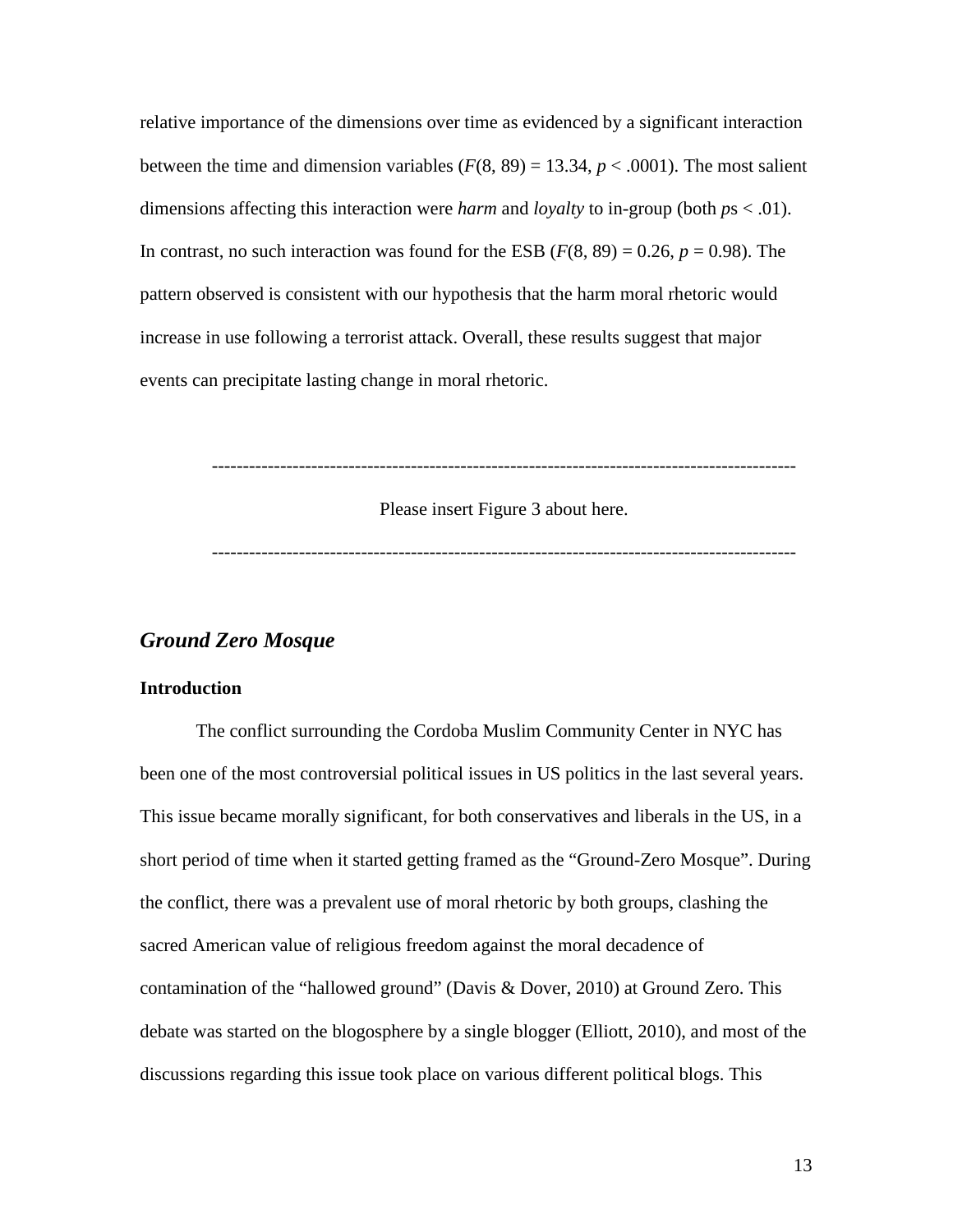provided us a representative sample of the rhetoric used in the conflict and also the ability to track responses to events as they naturally unfolded (Dehghani, Sagae, Sachdeva, Gratch, 2013).

#### **Corpus description (Ground Zero Mosque Blogs)**

We compiled blog posts (and comments) related to the Ground-Zero Mosque from popular 10 popular conservative and liberal weblogs that were posted between January 1, 2010 and December 31, 2010 (for details about this corpus please see Dehghani, et al., in press). This corpus contains a total of 3449 blog posts, consisting of 1575 posts from the conservative blogs and 1874 from liberal blogs.

#### **Results**

Our main hypothesis in this analysis was that moral loadings with respect to the ground zero mosque would be higher during the debate than either before it started or after it ended. Consequently, we predicted that an inverted-U shaped function would be a good predictor of the moral loadings over the time course of the debate.

To test this prediction we computed the average cosine distances between each MFD keyword and the term "mosque" using a semantic space based on the New York Times. We then computed the moral loading of "mosque" by averaging these mean distances for the liberal and conservative blogs for each month. Figure 4 plots the resulting moral loading measure by month.

Please insert Figure 4 about here.

----------------------------------------------------------------------------------------------

----------------------------------------------------------------------------------------------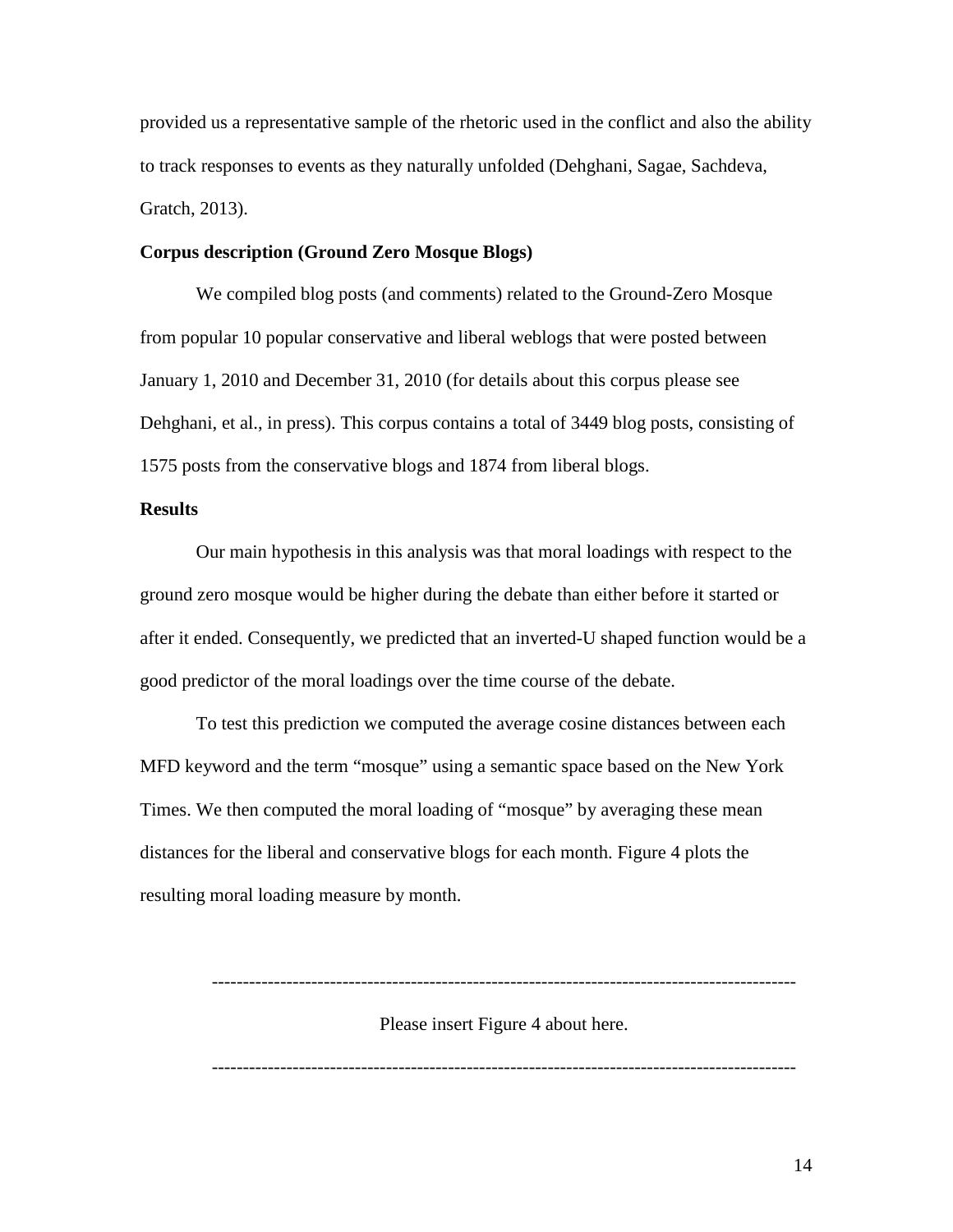Using a regression analysis we compared a linear model in which month was the dependent variable and a U-shaped model in which the square of the month was the dependent variable. The U-shaped model had its center set in mid-June (the middle of the dataset). Because both models had a single free parameter, they could be compared directly. The U-shaped model outperformed the linear one for both liberals (U-shaped: *r 2*  $= 0.48$ , *RMSE* = .019, *p* = .0074; Linear:  $r^2 = 0.045$ , *RMSE* = .025, *p* = .25) and conservatives (U-shaped:  $r^2 = 0.41$ , *RMSE* = .018, *p* = .015; Linear:  $r^2 = 0.22$ , *RMSE* =  $.020, p = .072$ ).

It is also possible to take a more in-depth look and examine how the moral loading of "mosque" was changed by the debate (Figure 5). We conducted an analysis of variance where the moral dimension and debate period (January-February, March-September, and October-December) were the independent variables and the measured moral loading was the dependent variable. The analysis indicated that the debate involved all 5 dimensions of the MFD equally. There was an overall increase in loading  $(F(2, 45))$  $= 75.85$ ,  $MSE = 0.0001$ ,  $p < .0001$ ), but no interaction between the individual dimensions and the increase over time  $(F(8, 45) = 1.59, MSE = 0.0001, p = .15)$ . Likewise, individual analyses indicated that all 5 dimensions show an increase over time (all  $ps < .01$ ).

----------------------------------------------------------------------------------------------

Please insert Figure 5 about here.

----------------------------------------------------------------------------------------------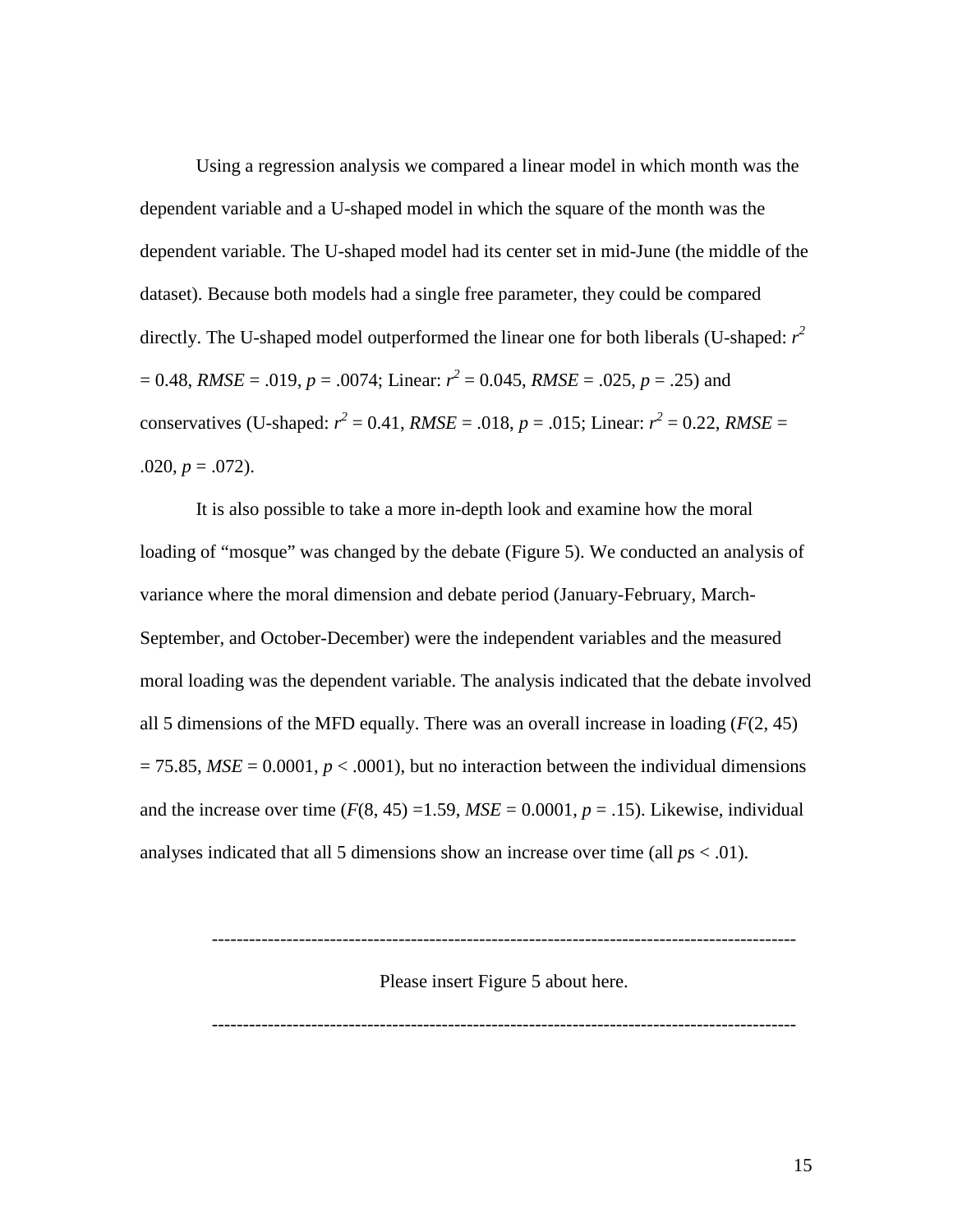These results suggest that the measure of moral loading we present in this paper can be used as a general measure tracking the level of moral loading used by participants in a debate.

### *The abortion debate in the US Senate*

## **Introduction**

The topic of our third, and final, analysis regards the moral positions taken by democratic and republican senators on the issue of abortion. Abortion is an issue that divides U.S. society along party lines – On one side of the debate, Democrats argue that the most important consideration when it comes to abortion is the woman's right to make choices that affect her life. On the other side, Republicans hold that the fetus's right to life is paramount. Most frequently, these two positions are represented in the media as pro-choice and pro-life, respectively. Sagi, Diermeier and Kaufmann (2013) demonstrated that these positions are reflected in speeches given in the U.S. Senate. However, this leaves the question of the moral underpinnings of these positions open. In this analysis we attempt to delve a little deeper and explore the types of moral rhetoric the different parties bring to bear on the debate. In particular, we are interested in the moral aspects of abortion that guide each party's position.

#### **Corpus description**

For this analysis we used transcripts of U.S. Senate speeches collected by Bei Yu (Yu et al., 2008). This corpus includes all speeches given on the Senate floor and spans the years 1989-2006. It totals approximately 180 million words spanning almost 230,000 speeches.

# **Results**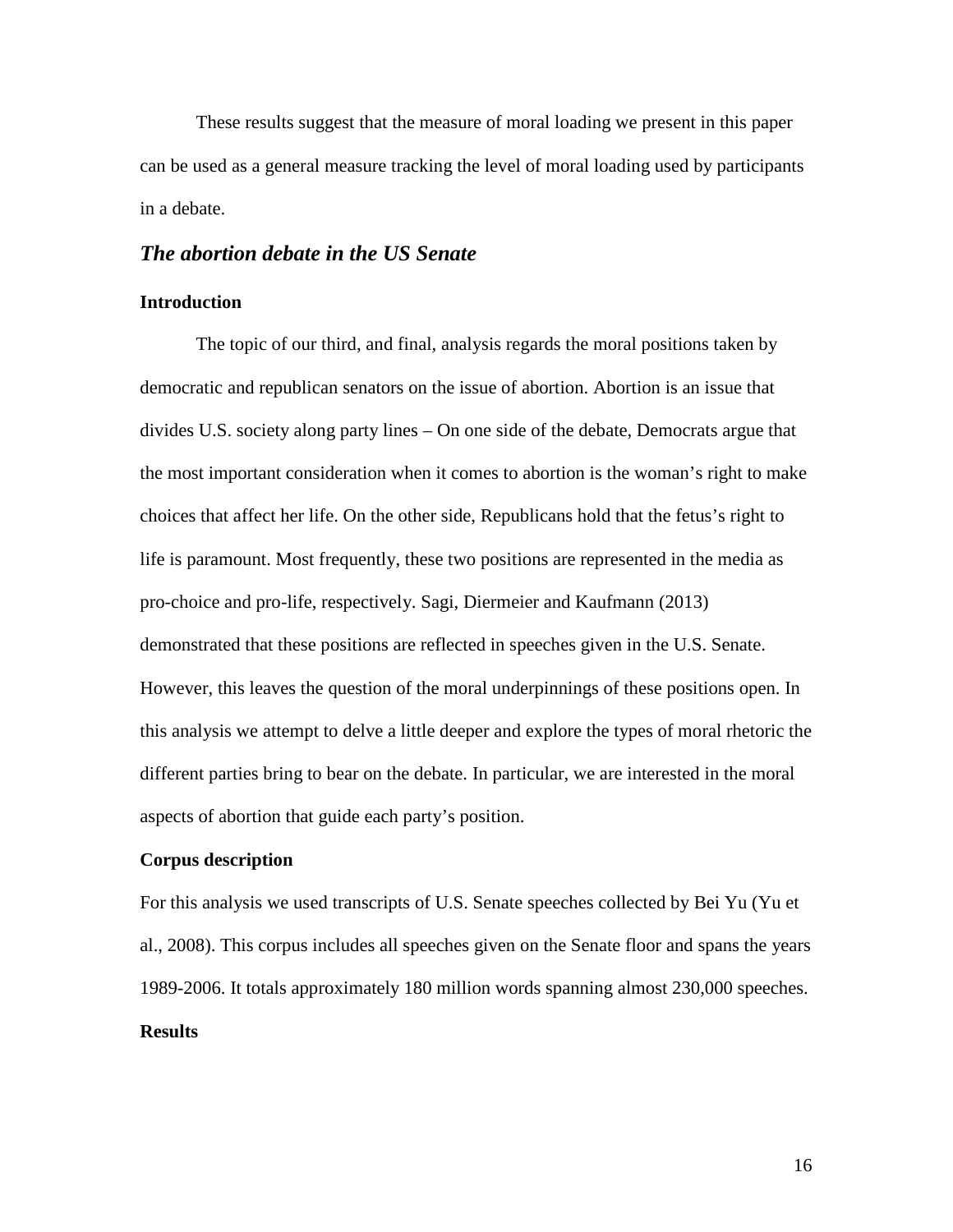As before we computed the average cosine distances between each MFD keyword and our target keyword. In this study we used the term 'abortion'. Interestingly, Republicans used this term more frequently than Democrats ( $n_D = 3807$ ;  $n_R = 7147$ ). This contrasts with terms such as pregnancy ( $n_D = 1972$ ;  $n_R = 1231$ ) and pregnant ( $n_D = 1670$ ;  $n_R$  = 1052), which were used more often by Democrats. Consequently, there was a significant interaction in the frequency of use of the terms (Chi-square test:

 $X^2(2)=1112.97, p < .0001$ ). This suggests that Republicans discuss the topic of abortion more frequently than Democrats do. One possible reason that Republicans raise this topic more frequently than Democrats, especially in a political forum such as the U.S. Senate, is that this topic is of particular moral importance to them. Because abortion is such a polarizing topic in the U.S., we might expect that the perceived importance of the topic will correlate with its moral loading. Consequently, we hypothesized that Republicans would show a higher moral loading on this topic.

As before, this analysis was based on the average distances between abortion and each moral dimension by year. As expected, Republicans exhibited a higher overall moral loading than Democrats (paired-samples t-test:  $M_D = 0.017$ ,  $SD_D = 0.004$ ;  $M_R = 0.022$ ,  $SD_R = 0.006$ ;  $t(4) = -3.81$ ,  $p = .019$ ). In fact, Republicans exhibited a higher moral loading than Democrats on all 5 MFD dimensions.

The most highly loaded dimensions overall were fairness and purity, and therefore we focused on these dimensions for further analysis. In particular, our measure of moral loading demonstrated that, in the case of abortion, Democrats were most concerned with issues of fairness whereas Republicans were most concerned with issues that relate to purity (Figure 6; Analysis of Variance: *F*(1, 17) = 6.59, *MSE* = 0.26, *p* = .020).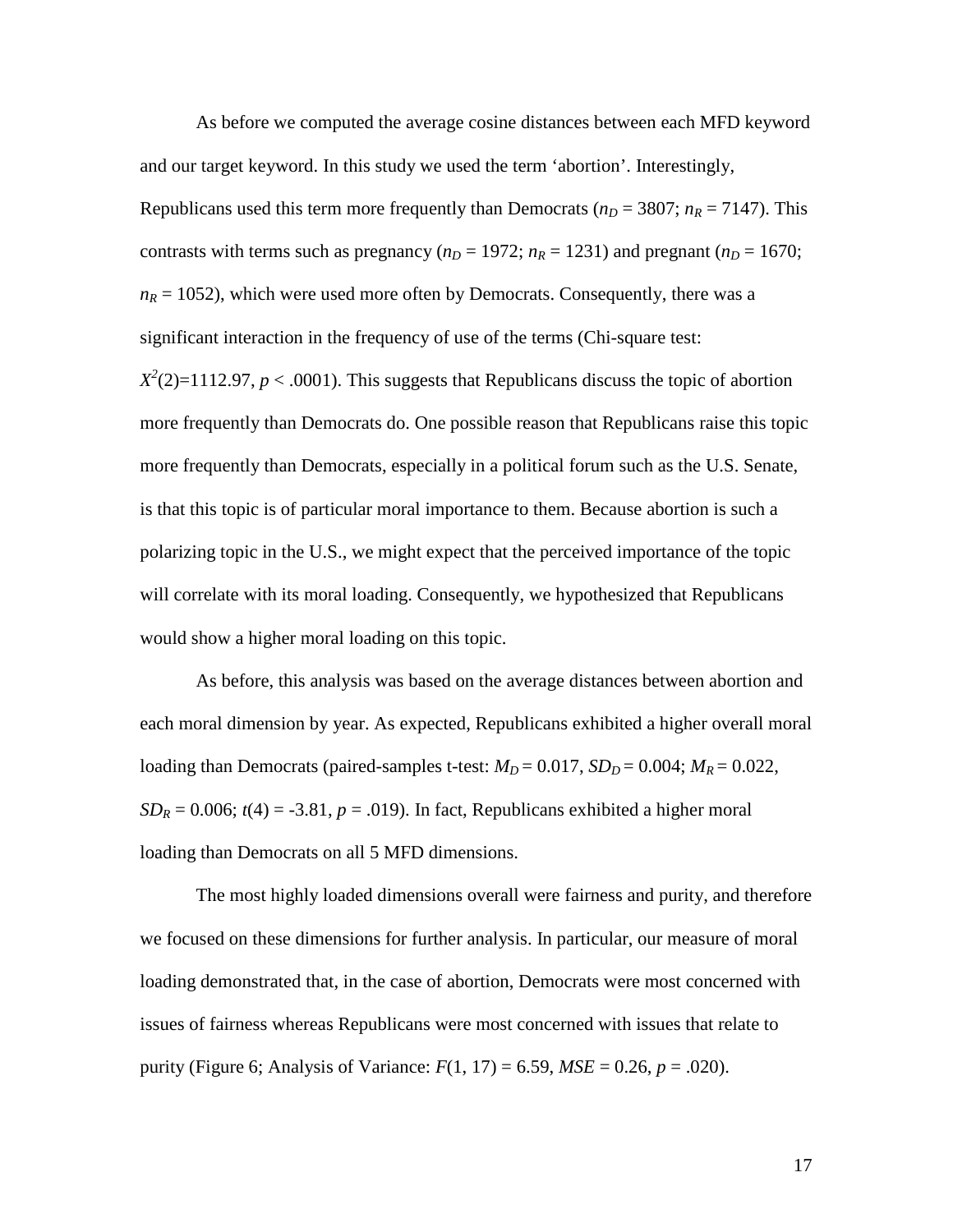----------------------------------------------------------------------------------------------

Please insert Figure 6 about here.

----------------------------------------------------------------------------------------------

These differences in rhetoric seem reasonable as they align with public (and media) perceptions of each party's position with respect to abortion. Democrats tend to frame the debate in terms of choice (cf. Sagi, et al, in press), a term that is closely associated with a discourse of rights and fairness. Surprisingly, the dimension of harm, associated with the common republican frame of life, is only the third-highest loaded dimension for Republicans. However, a closer inspection of the specific keywords that comprise the dimension of purity suggests that the reason Republicans load so highly on it is that it contains terms such as abstinence, celibacy, and prostitution. These results suggest that while Republicans openly endorse the value of life when debating abortion, they are more frequently concerned with the relationship between abortion and sexual purity.

## **Discussion**

There has been an upsurge in sentiment analysis research in computer science (e.g. Liu, 2012), specifically in sentiment research in social networks (e.g. Agarwal et al., 2011). The methods used, however, are for the most part not grounded in psychological theories, and rely merely on word co-occurrences. On the other hand, theories of morality in psychology have been almost entirely developed and tested using self-report surveys, and given that different theories rely on different sets of questionnaire, it is very difficulty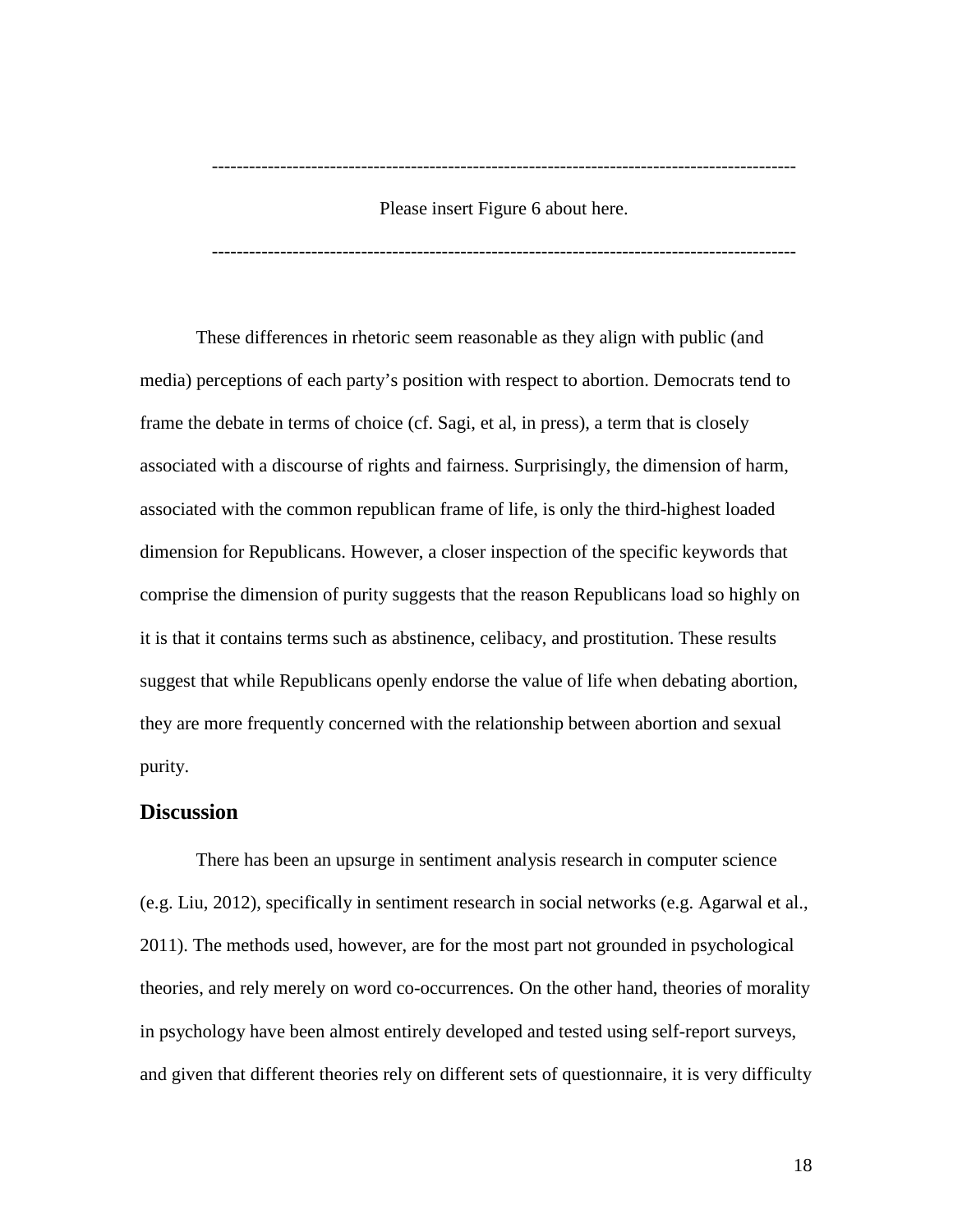to judge between them and to device a unifying theory of moral cognition. The method described in this paper goes beyond both self-reported measurements and contemporary sentiment analysis techniques by coupling a natural language processing technique with a distinct theoretical emphasis on the underlying psychological factors that influence moral cognition, as well as how these factors unfold over time. Our approach makes it possible to identify and track social media content that reveals specific traits in a specific population, among the vast and seemingly insurmountable volume of user-generated content published daily.

More generally, there is evidence that relying on moral rhetoric results in a shift in the discussion domain from the mundane to the sacred, promoting absolutist reasoning and causing less willingness to acknowledge trade- offs (Marietta, 2008). Recent research shows that sacred values that play important roles in many intractable cultural conflicts (Atran & Ginges, 2012) can emerge from the use of sacred rhetoric (e.g. Dehghani et al., 2010). The method described in this paper allows detection and examination of dynamics of moral rhetoric, and can potentially give us insights about the moral significance of an issue and help us predict when "rational actors" morph into "devoted actors" (Atran, 2006).

## **Authors**

Eyal Sagi (eyal@u.northwestern.edu) Kellogg School of Management, Northwestern University 2001 Sheridan Rd, Evanston, IL 60208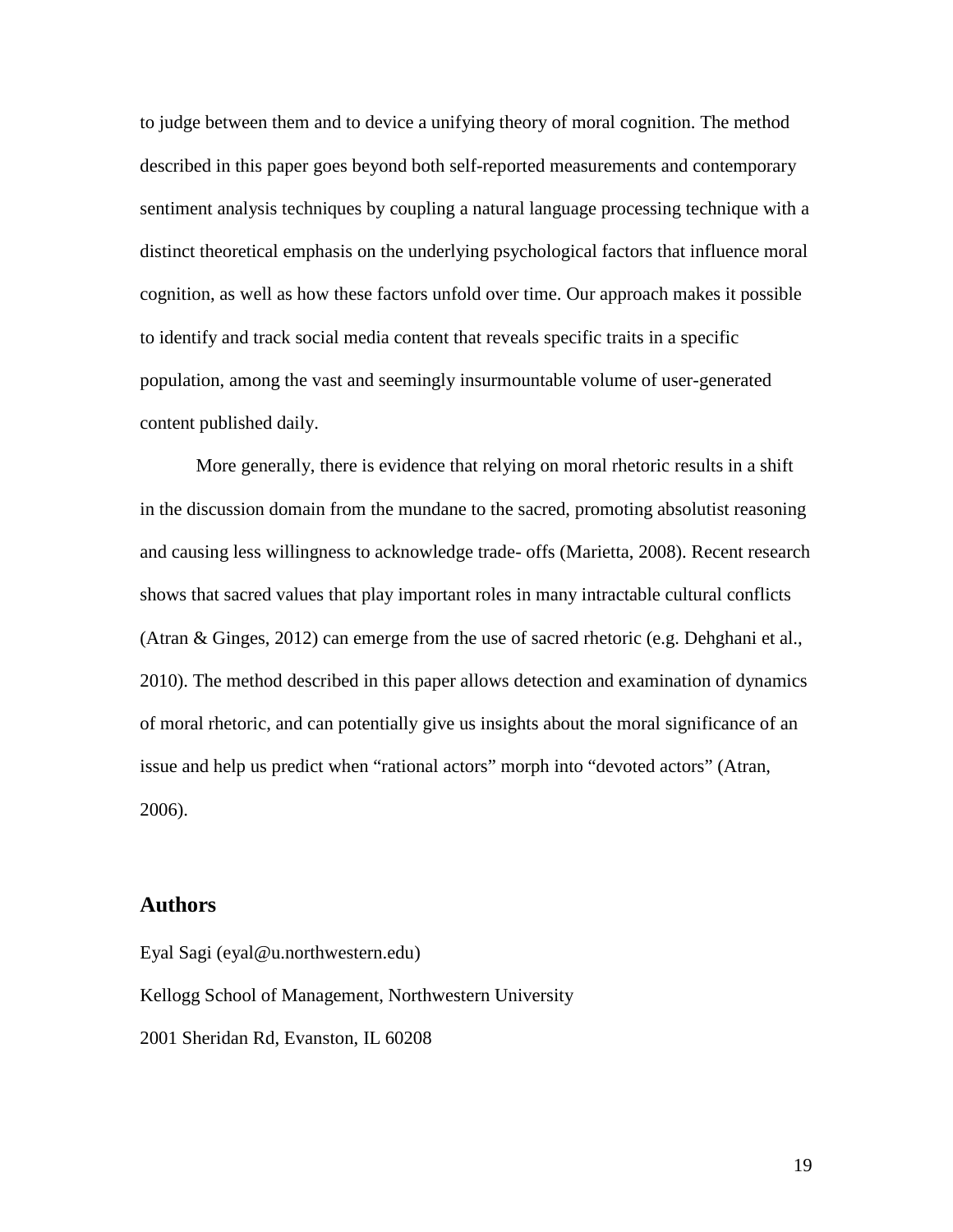Eyal is a postdoctoral fellow in the Kellogg School of Management at Northwestern University. His research interests include text comprehension and discourse analysis. He is particularly interested in the relationship between words and their textual context and how cultural differences are reflected in language use and comprehension.

Morteza Dehghani (mdehghan@usc.edu)

Brain and Creativity Institute, University of Southern California

3620A McClintock Avenue; Los Angeles, CA 90089, USA

Morteza is a research assistant professor of computer science, psychology, and the Brain and Creativity Institute (BCI) at University of Southern California. His research interests include computational social sciences and psychoinformatics. Specifically, he is interested in using AI techniques to investigate cross-cultural differences in decision making evident in various cultural products.

### **References**

- Atran, S., & Ginges, J. (2012). Religious and sacred imperatives in human conflict. *Science*, 336(6083), 855-857.
- Baker, P. (2004). 'Unnatural Acts': Discourses of homosexuality within the House of Lords debates on gay male law reform. *Journal of Sociolinguistics*, *8*(1), 88-106.
- Blei, D. M., Ng, A. Y., & Jordan, M. I. (2003). Latent Dirichlet Allocation. *The journal of Machine Learning research*, 3, 993-1022.
- Clifford, S., & Jerit, J. (in press). How word do the work of politics: Moral Foundations Theory and the debate over stem-cell research. *Journal of Politics*.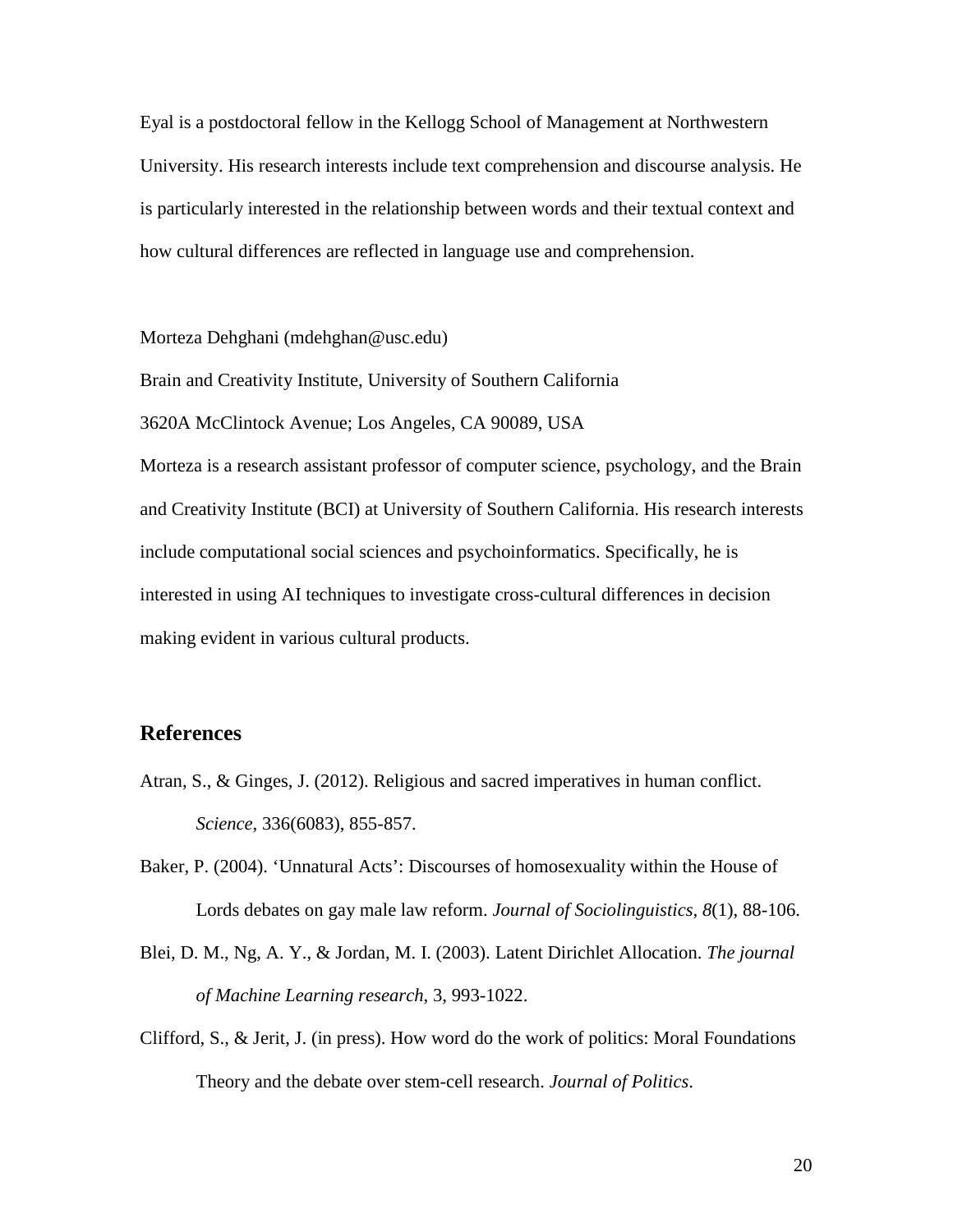- Cohen, T., Schvaneveldt, R., & Widdows, D. (2010). Reflective Random Indexing and indirect inference: A scalable method for discovery of implicit connections. *Journal of Biomedical Informatics*, 43(2), 240-256.
- Davis, L. & Dover, E. (Aug 22, 2010). Ground Zero Mosque opponents, supporters turn out to demonstrate. *ABC News*. Available at: http://abcnews.go.com/US/Politics/ground-mosque-opponents-supportersturn-demonstrate/story?id=11455698
- Deerwester, S., Dumais, S. T., Furnas, G. W., Landauer, T. K., & Harshman, R. (1990). Indexing by latent semantic analysis. *Journal of the American society for information science*, *41*(6), 391-407.
- Dehghani, M., Atran, S., Iliev, R., Sachdeva, S., Medin, D. & Ginges, J. (2010). Sacred values and conflict over Iran's nuclear program. *Judgment and Decision Making*, 5, 7, pp. 540-546.
- Dehghani, M., Iliev, R., Sachdeva, S., Atran, S., Ginges, J. & Medin, D. (2009). Emerging sacred values: Iran's nuclear program. *Judgment and Decision Making*, 4, 7, pp. 930-933.
- Dehghani, M., Sagae K., Sachdeva, S. & Gratch, J. (2013). Linguistic Analysis of the debate over the Construction of the `Ground Zero Mosque'. *Journal of Information Technology & Politics.*
- Dumais, S. T., & Landauer, T. K. (1997). A solution to Plato's problem: The latent semantic analysis theory of acquisition, induction and representation of knowledge*. Psychological review, 104(2), 211-240.*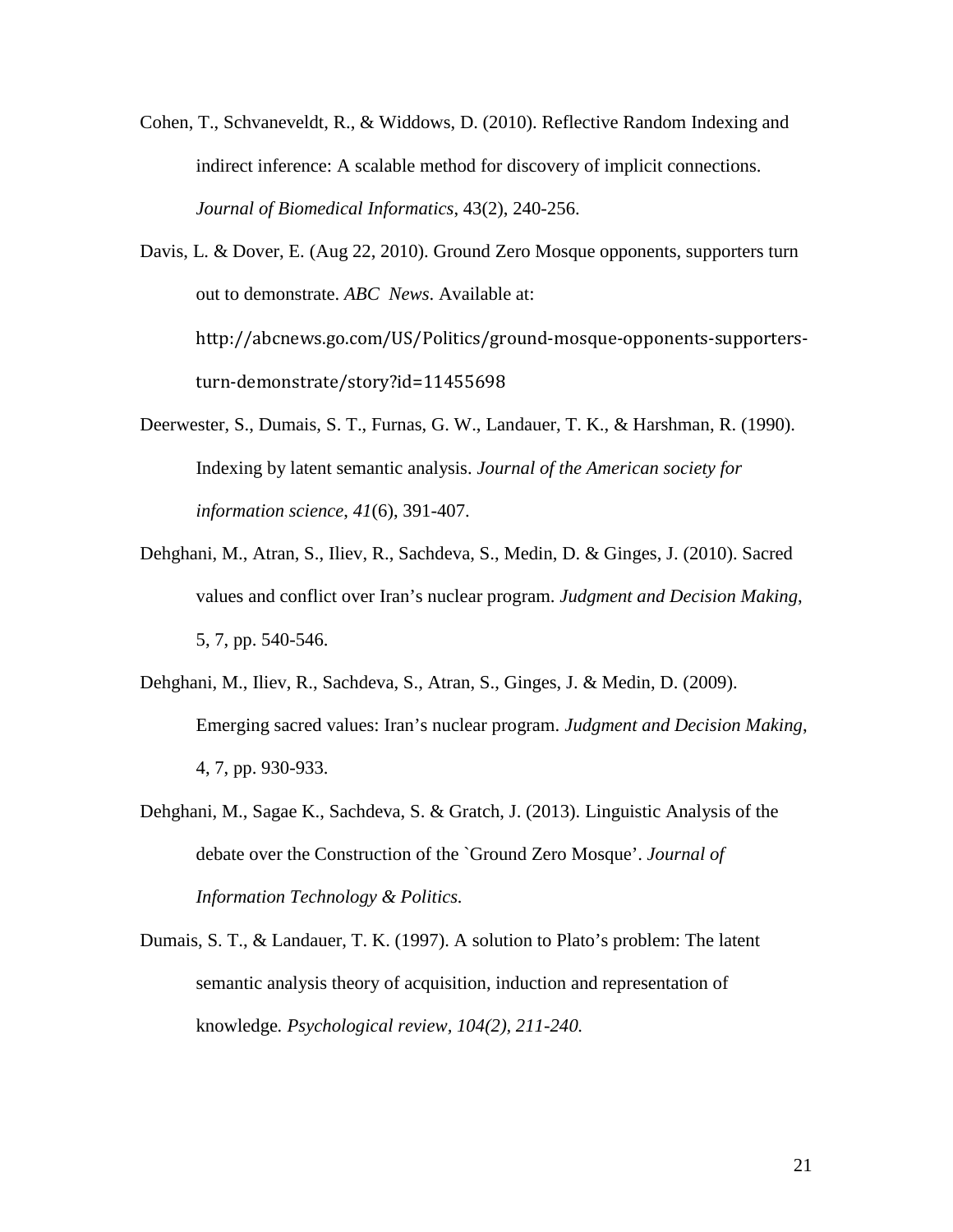Elliott, J. (Aug 16, 2010). How the "ground zero mosque" fear mongering began. *Salon.com*. Available at: http://www.salon.com/news/politics/war\_room/2010/08/16/ground\_zero \_mosque\_origins

Firth, J. (1957) *Papers in Linguistics, 1934-1951.* London, UK: Oxford University Press.

- Graham, J., Haidt, J., & Nosek, B.A. (2009). Liberals and conservatives rely on different sets of moral foundations. *Journal of Personality and Social Psychology*, 96, 1029-1046.
- Graham, J., Haidt, J., Koleva, S., Motyl, M., Iyer, R., Wojcik, S., & Ditto, P. H. (2013). Moral Foundations Theory: The pragmatic validity of moral pluralism. *Advances in Experimental Social Psychology*, 47, 55-130.
- Haidt, J., Graham, J., & Joseph, C. (2009). Above and below left-right: Ideological narratives and moral foundations. *Psychological Inquiry*, 20, 110-119.
- Haidt, J., & Joseph, C. (2004). Intuitive ethics: How innately prepared intuitions generate culturally variable virtues. *Daedalus*, 133, 55-66.
- Hu, X., Cai, Z., Wiemer-Hastings, P., Graesser, A. C., & McNamara, D. S. (2007). Strengths, limitations, and extensions of LSA. *The handbook of latent semantic analysis*, 401-426.
- *Infomap* [Computer Software] (2007). Stanford, CA. http://infomap-nlp.sourceforge.net/. Accessed 20 January 2013.
- Koleva, S., Graham, J., Haidt, J., Iyer, R., & Ditto, P. H. (2012). Tracing the threads: How five moral concerns (especially Purity) help explain culture war attitudes. *Journal of Research in Personality*, 46, 184-194.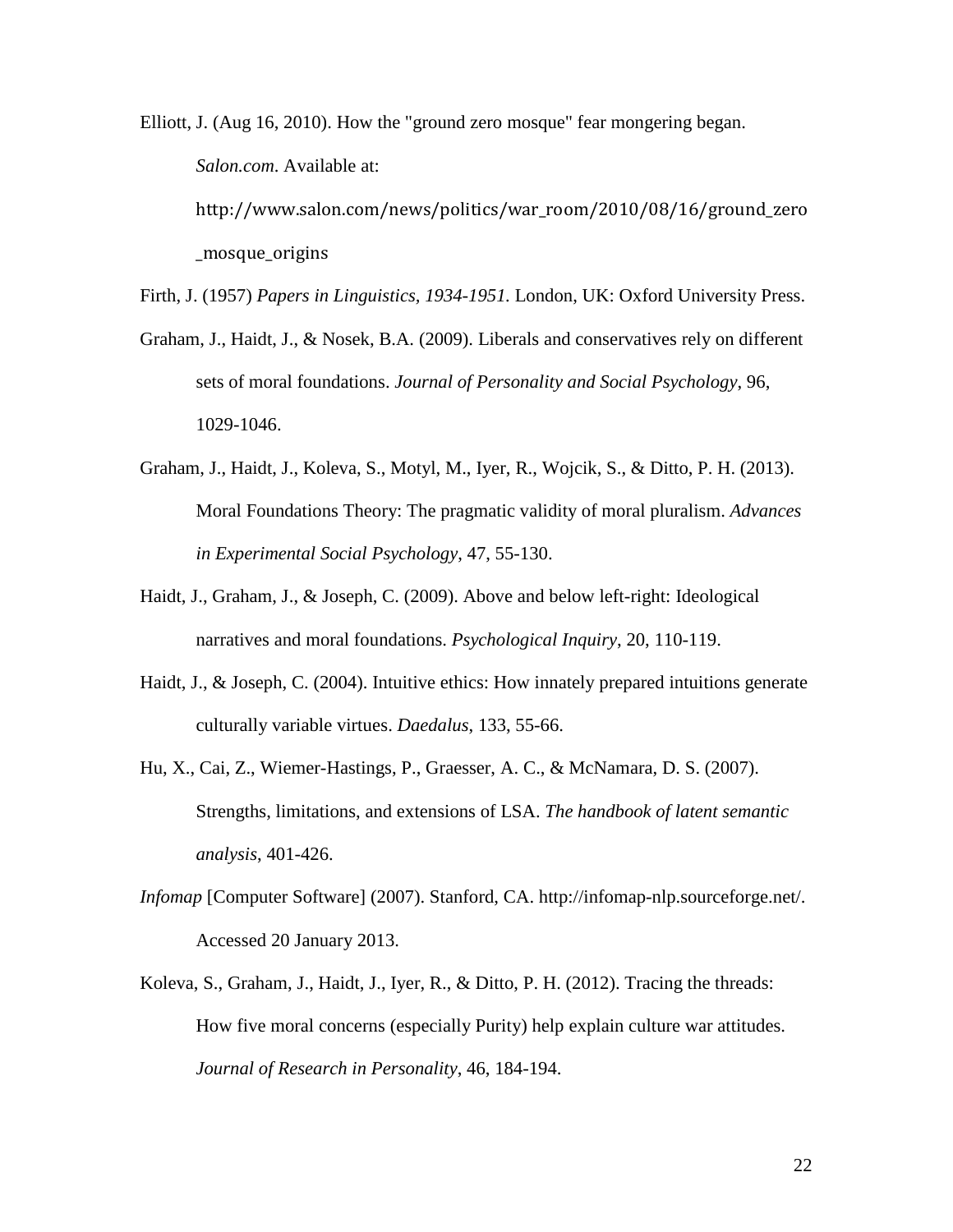- Lakoff, G. (2002). *Moral politics: how liberals and conservatives think*. University of Chicago Press, Chicago, IL.
- Marietta, M. (2008). From My Cold, Dead Hands: Democratic consequences of sacred rhetoric. *Journal of Politics*, 70, 3:767-779.
- Marietta, M. (2009). The absolutist advantage: sacred rhetoric in contemporary presidential debate. *Political Communication*, 26,4:388-411
- Pennebaker, J. W., Francis, M. E., & Booth, R. J. (2003). Linguistic inquiry and word count: *LIWC2001 manual*. Mahwah, NJ: Erlbaum.
- Sandhaus E. (2008). *The New York Times Annotated Corpus.* Philadelphia, PA: Linguistic Data Consortium.
- Sagi E., Diermeier D. & Kaufmann, S. (2013) Identifying Issue Frames in Text. *PLoS one* 8(7): e69185. doi:10.1371/journal.pone.0069185
- Schütze, H. (1997). *Ambiguity in Language Learning: Computational and Cognitive Models*. Chicago, IL: University of Chicago Press.
- Schütze, H. (1998). Automatic word sense discrimination. *Computational linguistics*, *24*(1), 97-123.
- Scott, M., & Tribble, C. (2006). *Textual patterns: Key words and corpus analysis in language education* (Vol. 22). John Benjamins Publishing Company.
- Takayama, Y., Flournoy, R., & Kaufmann, S. (1998). *Information Mapping: Concept-Based Information Retrieval Based on Word Associations.* Stanford, CA: CSLI Publications.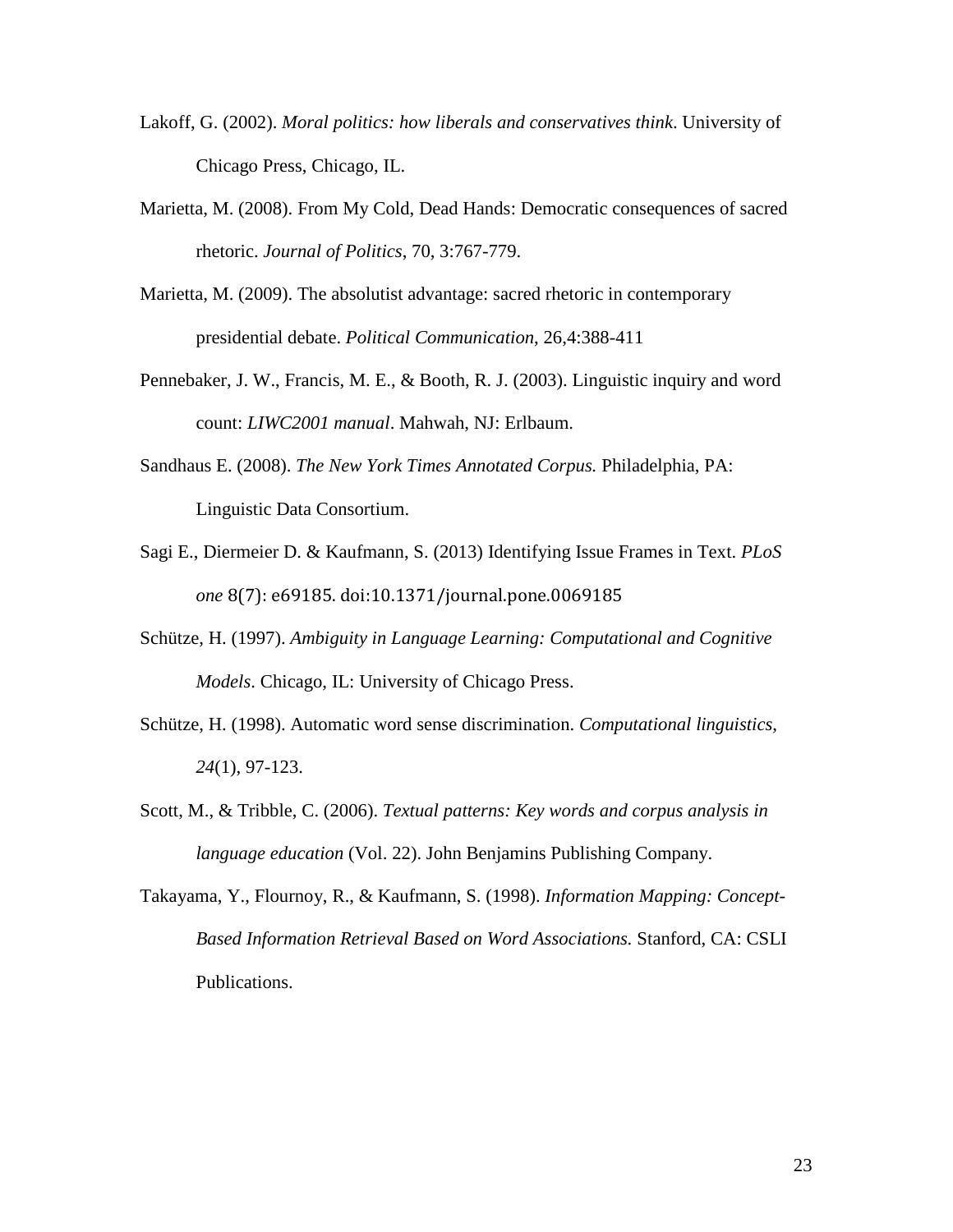- Tausczik, Y. R., & Pennebaker, J. W. (2010). The psychological meaning of words: LIWC and computerized text analysis methods. *Journal of Language and Social Psychology*, 29(1), 24-54.
- Yu, B., Kaufmann, S., & Diermeier, D. (2008). Classifying party affiliation from political speech. *Journal of Information Technology & Politics*, *5*(1), 33-48.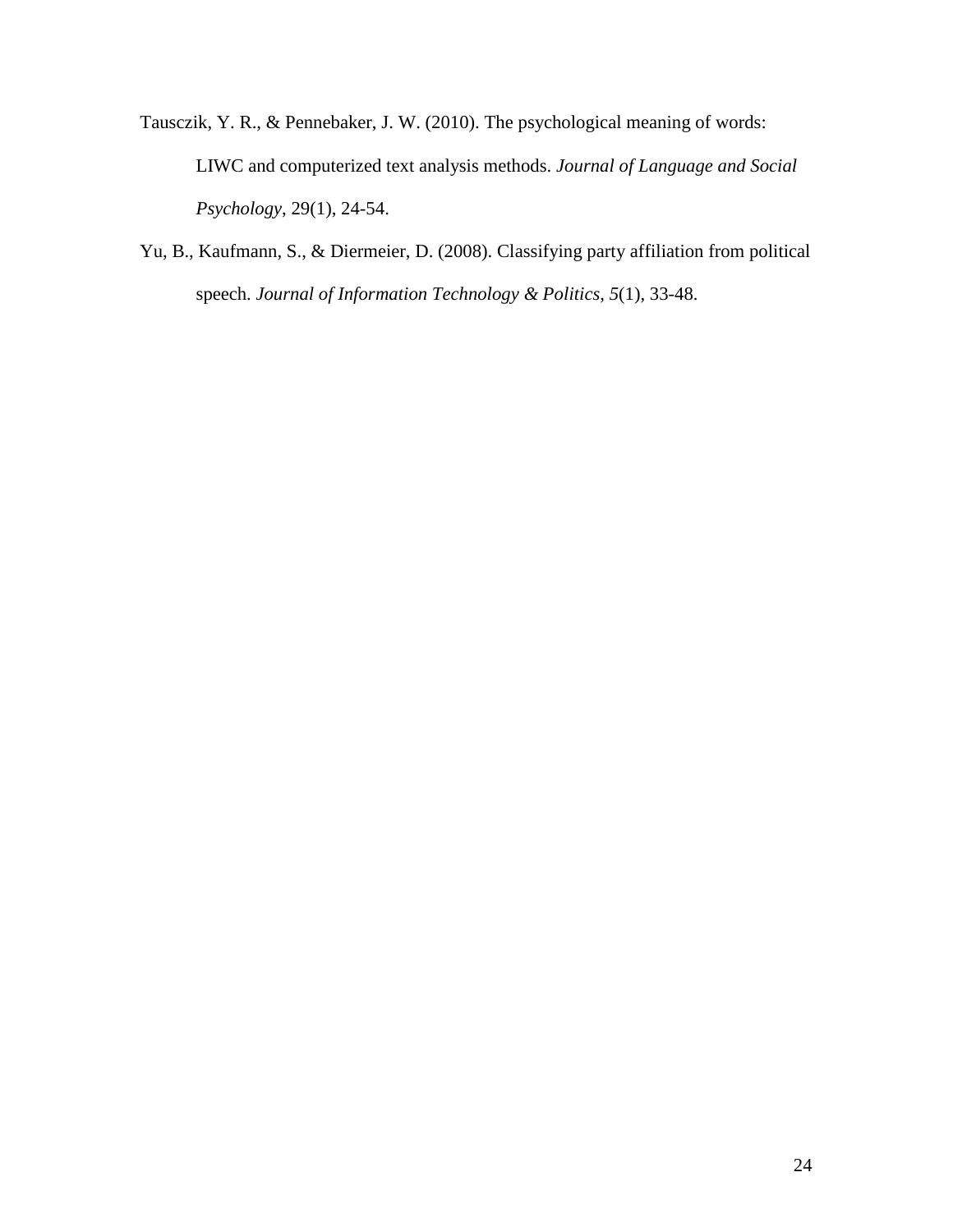

**Figure 1: A schematic description of the method described in the paper.** The method

involves two phases. First, a semantic space must be generated. This space is based on a term by term co-occurrence matrix in which each column describes the frequency with which the column term occurs within the context of the row term (in our implementation this was a fix window of 15 words before and after the row term). This matrix is processed using Singular Value Decomposition and the first N dimensions of the output from the semantic space. In the second phase, the vectors computed in the first phase are used to compute vectors representing the context of occurrences of key terms by means of vector addition. The mean cosine similarity between the set of vectors representing a key term and those representing the terms describing a dimension of the MFD is then the computed moral loading of the key term on that dimension.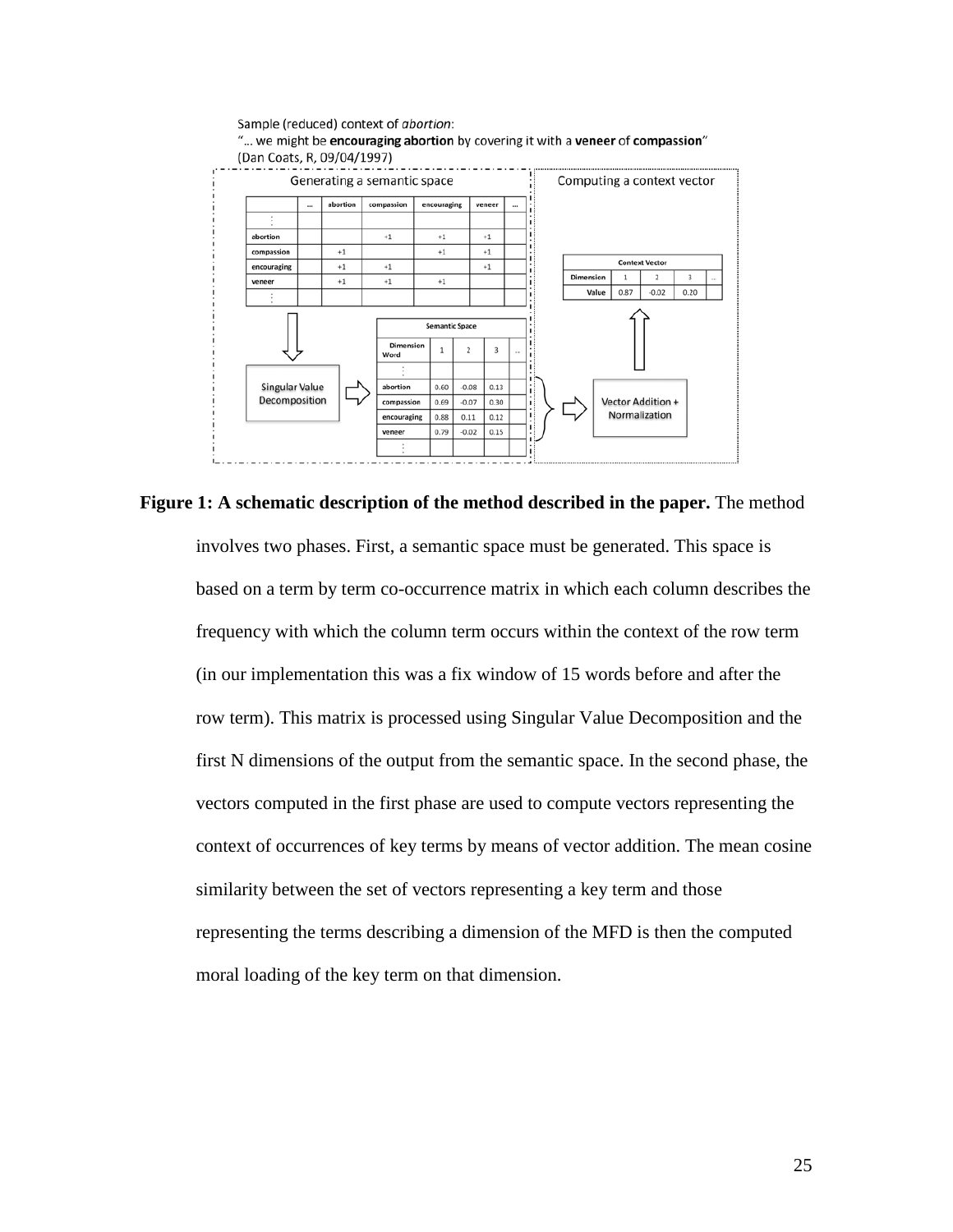

**Figure 2: Mean moral loading for the** *World Trade Center* **and the** *Empire State Building* **over time in the NYT corpus.** Error bars represent standard error.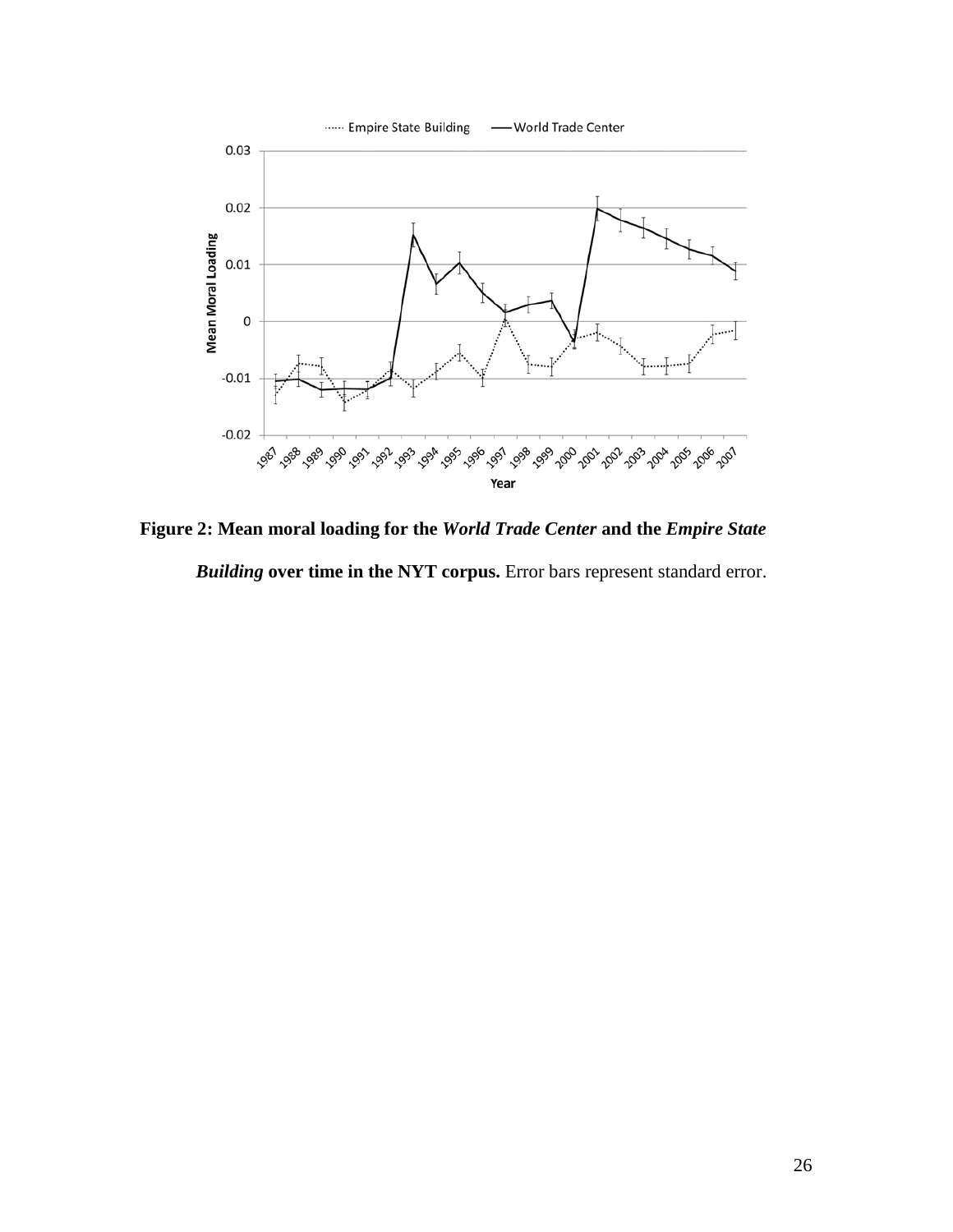

**Figure 3: Mean moral loading for each MFD dimension for the** *World Trade Center*  **broken down by 3 periods identified by the terrorist attacks of '93 and '01.** 

Error bars represent standard error.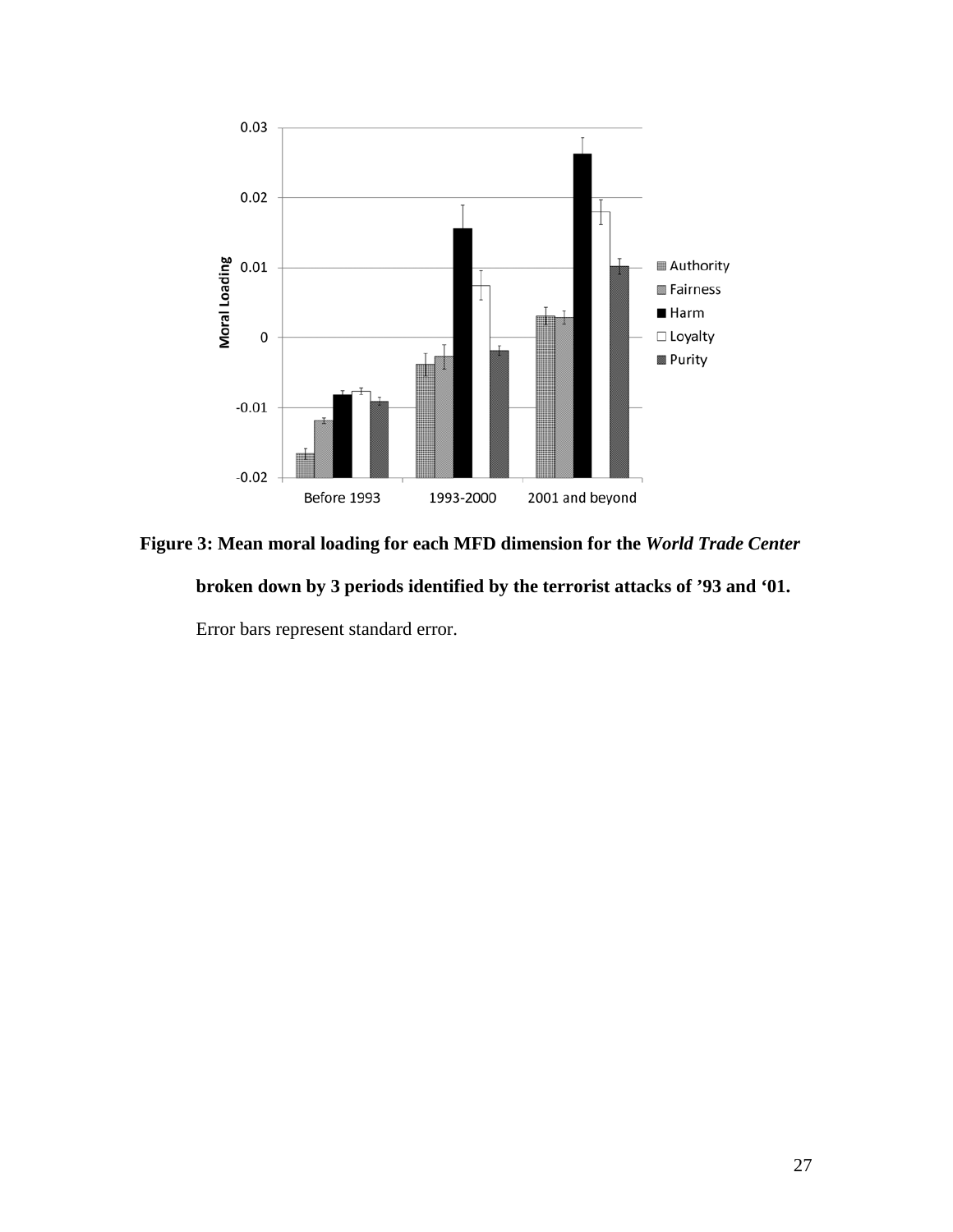

**Figure 4: Mean moral loading for the term 'mosque' by party affiliation over the course of the Ground Zero Mosque debate.** Mean loadings were calculated on a per-month basis. The red line represents the conservative blogs and the blue line represents the liberal ones. Error bars represent standard error.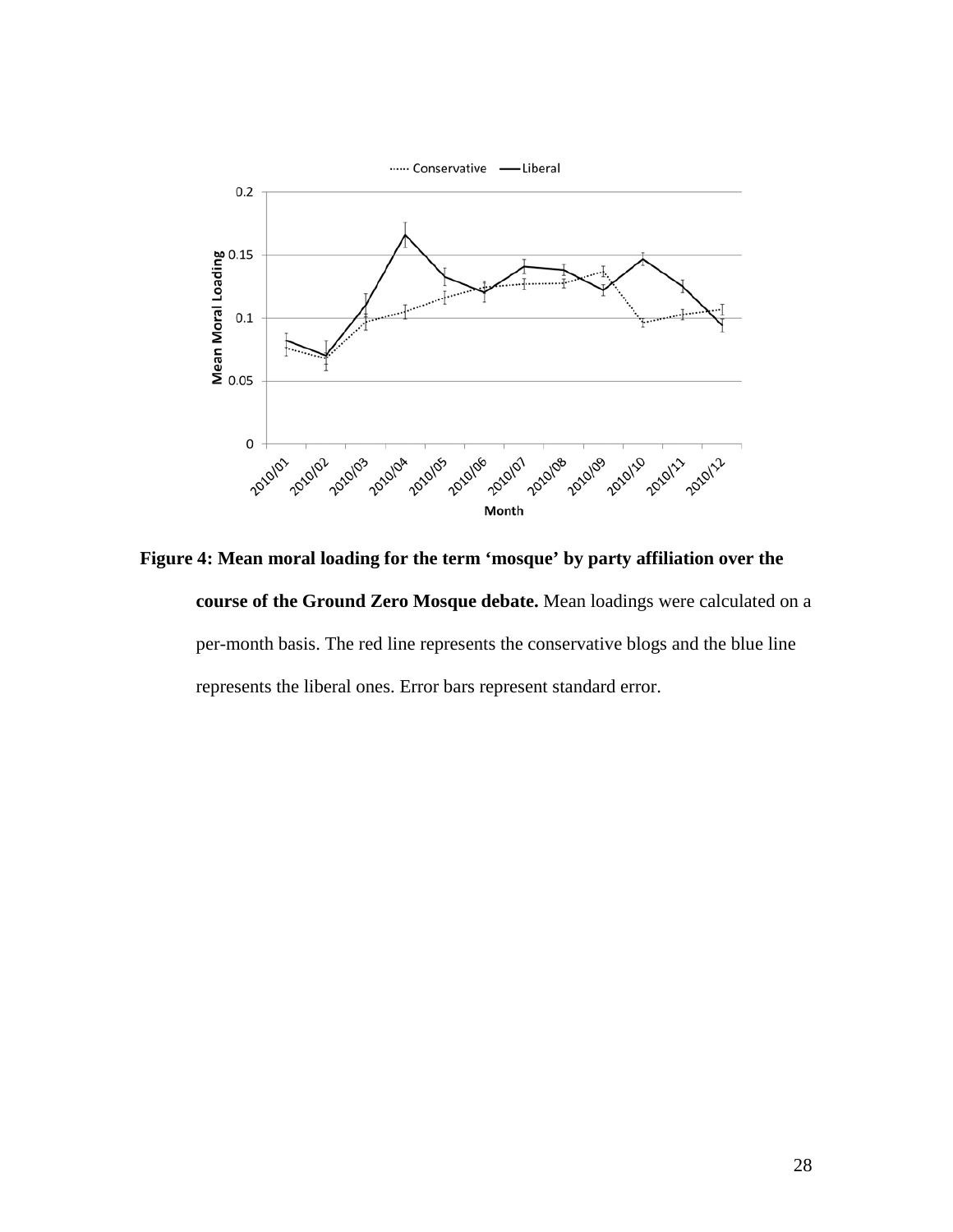

**Figure 5: Mean moral loading for each MFD dimension the term 'mosque' broken** 

**down by the progress of the debate.** The first period (Jan-Feb) identifies the early stages. The second period (Mar-Sep) encompasses the core of the debate. The third period (Oct-Dec) follows the debate. Error bars represent standard error.